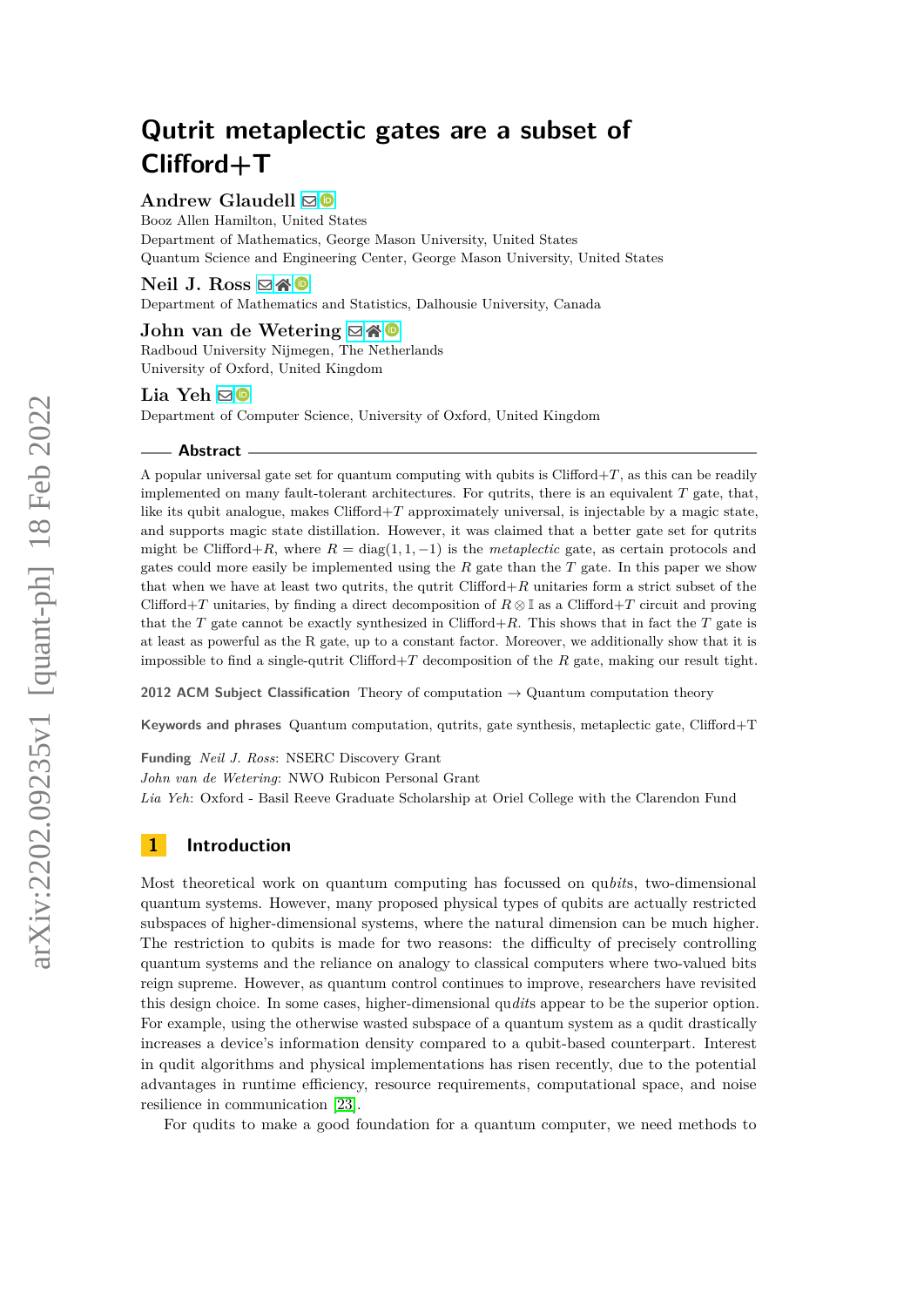achieve fault-tolerance. In qubit-based protocols, one popular paradigm is to rely on the Clifford+*T* gate set. This gate set consists of the efficiently simulable Clifford gates that can be implemented directly on many error correcting codes, and the *T* gate that can be implemented by distilling and injecting magic states [\[8\]](#page-10-0). Analogous constructions have been developed for qudits of all dimensions, each one relying on a specific generalization of the Clifford $+T$  gate set [\[9\]](#page-10-1).

In this paper we focus on the case of qu*trit*s, three-dimensional quantum systems. Qutrits permit the qutrit Clifford+*T* gate set, which can be implemented fault-tolerantly on qutrit error correcting codes, analogous to the qubit setting  $[12]$ . The Clifford $+T$  gate set is however not the only proposed universal fault-tolerant gate set for qutrits. In a series of papers [\[12,](#page-10-2) [11,](#page-10-3) [5,](#page-10-4) [4,](#page-10-5) [3,](#page-10-6) [6\]](#page-10-7) and a patent [\[7\]](#page-10-8), the non-Clifford qutrit gate of choice is the *R* gate, also referred to as the FLIP gate, *reflection* gate, or *metaplectic* gate. It is defined as  $R := diag(1, 1, -1)$ . This gate was defined in Ref. [\[1\]](#page-10-9), where it was shown to admit a magic state distillation and injection protocol. As a non-Clifford gate it achieves approximate universality when added to the Clifford gate set [\[16\]](#page-11-1), as explicitly proved in Ref. [\[12,](#page-10-2) Theorem 2]. It can be implemented in a framework of certain weakly-integral non-abelian anyons via braiding and topological measurement [\[11,](#page-10-3) [12\]](#page-10-2).

While the definition of the  $R$  gate looks very simple, containing only 1's, 0's and a  $-1$ , it is in fact nowhere in the qutrit Clifford hierarchy [\[10\]](#page-10-10). This is because for qutrits, Clifford gates are based on the third root of unity  $\omega = e^{i2\pi/3}$ . Despite this fact, the *R* gate can still be injected into a qutrit circuit using a repeat-until-success procedure [\[1\]](#page-10-9). The *R* state has a magic state distillation protocol, after which such a repeat-until-success injection protocol can be applied to realise the *R* gate [\[1\]](#page-10-9) fault-tolerantly. Another construction of *R* is by a measurement-assisted repeat-until-success protocol requiring two ancillary qutrits to probabilistically realize it out of Clifford gates [\[11\]](#page-10-3). The *R* gate has been suggested to be "more powerful in practice" than the *T* gate by Bocharov, Roetteler, and Svore [\[6\]](#page-10-7). They computed the cost of approximating the third level of the Clifford hierarchy in the Clifford+*R* (which they refer to as the *metaplectic*) gate set, and claimed that constructing the *R* gate in the Clifford+*T* gate set requires multiple ancillae and repeat-until-success circuits.

In this paper we demonstrate that, contrary to these previous assertions, *T* is strictly more powerful than  $R$ . We show that while no single-qutrit Clifford $+T$  circuit composes to an  $R$  gate unitarily<sup>[1](#page-1-0)</sup>, rather unexpectedly the  $R$  gate is exactly constructible through a unitary two-qutrit Clifford+*T* circuit with *T*-count 39, which we construct in Section [3.](#page-7-0) This demonstrates that  $R \in \text{Clifford}+T$ . Additionally, we prove that the converse is not true, i.e. that  $T \notin \text{Clifford} + R$ , and hence  $\text{Clifford} + R \subsetneq \text{Clifford} + T$ . This directly implies any Clifford+*T* computation can be exactly implemented through Clifford+*T* gates with constant overhead, whereas there exist Clifford+*T* circuits whose implementation via Clifford+*R* must strictly increase with the desired precision.

This result might seem to contradict the fact that *R* does not belong anywhere in the Clifford hierarchy, while every Clifford gate and the *T* gate belongs to the third level *C*3. But recall that while *C*<sup>1</sup> and *C*<sup>2</sup> are closed under composition, this is no longer true for the higher levels of the Clifford hierarchy. In particular, it is not true that any circuit built out of Clifford+*T* gates is a unitary that belongs to  $C_3$ .

The paper is structured as follows. We cover all the basics on qutrit quantum computation and gate synthesis in Section [2.](#page-2-0) Then in Section [3](#page-7-0) we show how to build the *R* gate as a two-qutrit unitary using only Clifford+*T* gates and we prove that it is not possible to do

<span id="page-1-0"></span><sup>&</sup>lt;sup>1</sup> Unless explicitly stated, we mean "single-qutrit" circuit to be ancilla-free.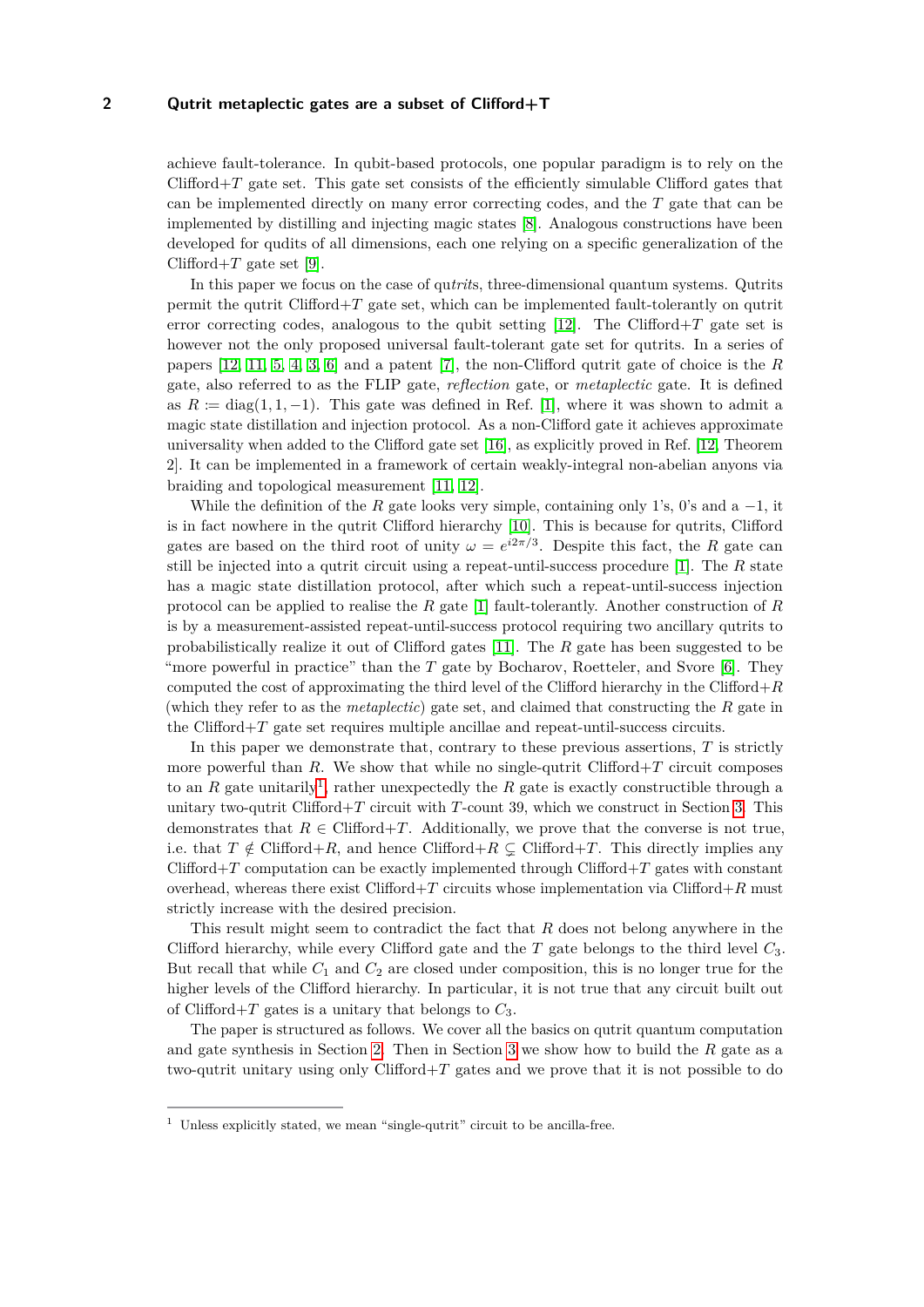this using just single-qutrit Clifford+ $T$  gates. We finish by demonstrating that  $T$  is *not* an element of Clifford+*R* so that Clifford+*R* is in fact a strict subset of Clifford+*T*. We end with some concluding remarks in Section [4.](#page-9-0)

# <span id="page-2-0"></span>**2 Qutrit Clifford+***T*

A qubit is a two-dimensional Hilbert space. Similarly, a qutrit is a three-dimensional Hilbert space. We will write  $|0\rangle$ ,  $|1\rangle$ , and  $|2\rangle$  for the standard computational basis states of a qutrit. Any normalised qutrit state can then be written as

$$
|\psi\rangle = \alpha |0\rangle + \beta |1\rangle + \gamma |2\rangle \tag{1}
$$

where  $\alpha, \beta, \gamma \in \mathbb{C}$  and  $|\alpha|^2 + |\beta|^2 + |\gamma|^2 = 1$ .

For a comprehensive overview of quantum computing based on qudits, we refer to the 2020 review by Wang, Hu, Sanders, and Kais [\[23\]](#page-11-0). A qudit quantum processor has been experimentally demonstrated on ion trap systems [\[20\]](#page-11-2) and superconducting circuits [\[2,](#page-10-11) [24,](#page-11-3) [26\]](#page-11-4).

# **2.1 Pauli gates and permutation gates**

Several concepts for qubits extend to qutrits, or more generally to qu*dits*, which are *d*dimensional quantum systems. We are concerned with the qudit generalizations of Paulis and Cliffords.

▶ **Definition 1.** *For a d-dimensional qudit, the Pauli X and Z gates are defined as*

$$
X|k\rangle = |k+1\rangle \qquad Z|k\rangle = \omega^k|k\rangle \tag{2}
$$

*where*  $\omega := e^{2\pi i/d}$  *such that*  $\omega^d = 1$ *, and the addition*  $|k+1\rangle$  *is taken modulo d. We define the* Pauli group *as the set of unitaries generated by compositions and tensor products of the X* and *Z* gates. We write  $P_n^d$  for the Pauli group on *n qudits* [\[16,](#page-11-1) [17\]](#page-11-5).

For qubits this *X* gate is just the NOT gate while  $Z = diag(1, -1)$ . For the duration of this paper we will work solely with qutrits, so we take  $\omega$  to always be equal to  $e^{2\pi i/3}$ .

For a qubit there is only one non-trivial permutation of the standard basis states, which is implemented by the *X* gate. For qutrits, this grows to five non-trivial permutations of the basis states. We call these  $\tau$  gates and we specify them as  $\tau_L$  where *L* is a permutation of the elements  $\{0, 1, 2\}$  written in cycle notation. For example,  $\tau_{(02)}$  is the permutation which maps  $|0\rangle \mapsto |2\rangle, |1\rangle \mapsto |1\rangle$ , and  $|2\rangle \mapsto |0\rangle$ . The five non-trivial permutations are then *τ*<sub>(01)</sub>, *τ*<sub>(12)</sub>, *τ*<sub>(02)</sub>, *τ*<sub>(012)</sub>, and *τ*<sub>(021)</sub> along with the trivial identity permutation  $\mathbb{I} = \tau_{(0)(1)(2)}$ . Compositions of these operators are given by  $\tau_L \cdot \tau_M = \tau_{L} \cdot M$  with  $L \cdot M$  the composition of permutations. Note that  $\tau_{(012)} = X$  and  $\tau_{(021)} = X^{\dagger}$ .

## **2.2 Exact synthesis and number rings**

One natural question to ask when given a set of gates is to determine which operations can be implemented as a circuit over those gates. This is called the *exact synthesis* problem. One frequently useful notion in addressing exact synthesis is computing the matrix representations of the set of gates in the computational basis and characterizing the *number ring* to which their entries belong. A number ring is a set of numbers which explicitly contains 0 and 1 and is closed under the operations of addition and multiplication. For example, the integers Z form a number ring.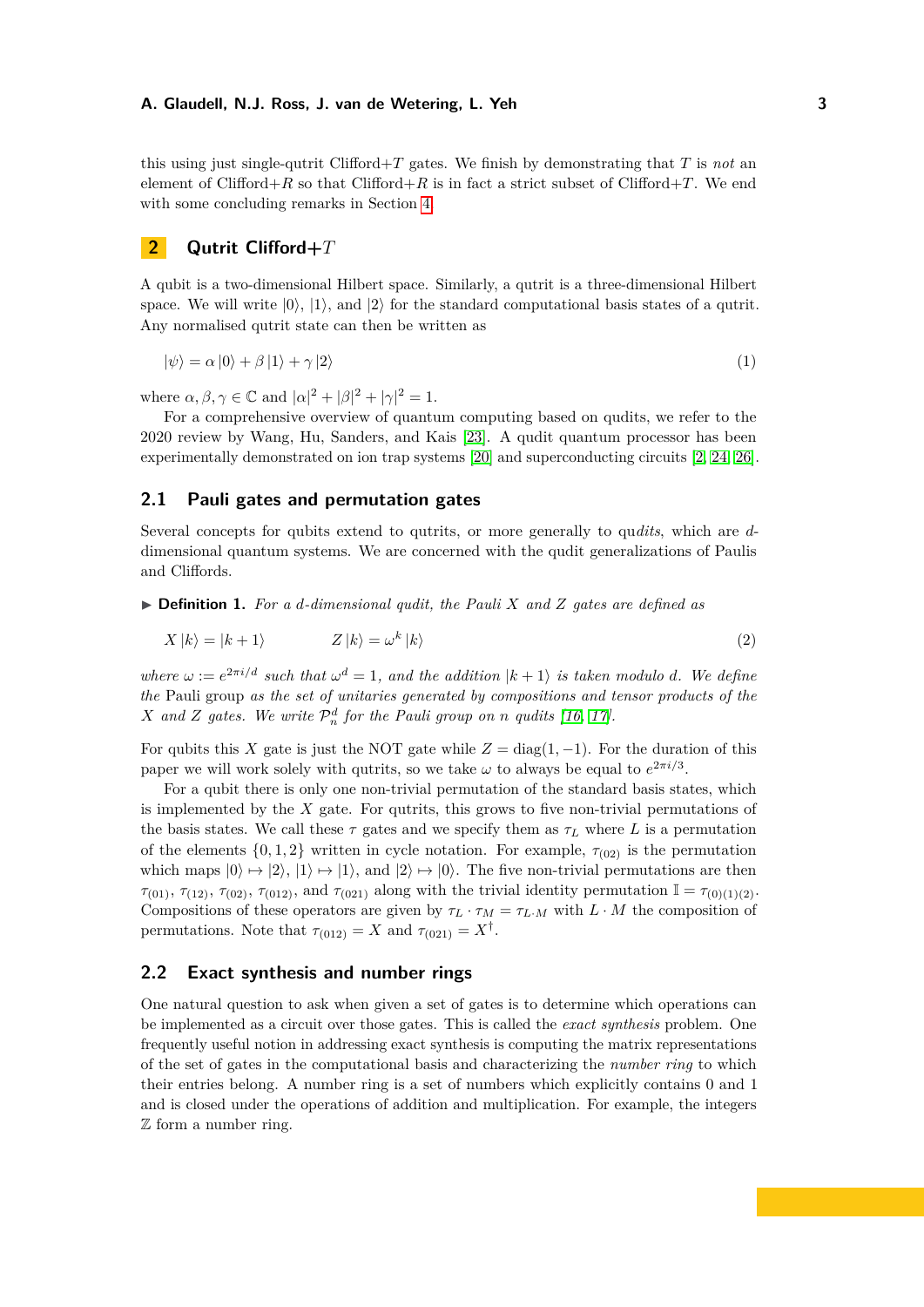We can *extend* number rings by considering what happens when we introduce new numbers to the number ring. When we extend the number ring *R* by  $\alpha$  we write  $R[\alpha]$  for the ring of formal sums  $\sum_j r_j \alpha^j$  where  $r_j \in R$ . Generally, we extend by an  $\alpha$  which is the root of some monic polynomial whose coefficients come from *R*. If that polynomial has degree *p*, then all powers of  $\alpha$  which are greater than  $p-1$  and appear in an element of  $R[\alpha]$  can be reduced via that polynomial. For example, the third root of unity  $\omega$  solves the monic polynomial  $1 + \omega + \omega^2 = 0$  over the integers so that we define  $\mathbb{Z}[\omega] = \{a + b\omega \mid a, b \in \mathbb{Z}\}\.$  Any higher-order powers of  $\omega$  which might appear in an element of  $\mathbb{Z}[\omega]$  can be reduced through its polynomial as for example,  $\omega^2 = -1 - \omega$  and  $\omega^3 = 1$ .

Another common way to modify number rings is to introduce new denominators by *localizing* a ring. For a number ring *R* we can take any multiplicatively-closed subset  $\mu$  of *R* which contains 1 but not 0 and introduce that set of numbers as denominators:

$$
\mu^{-1}R = \left\{ \frac{r}{m} \mid r \in R \text{ and } m \in \mu \right\}.
$$

 $\triangleright$  **Definition 2.** The ring of triadic fractions is the number ring defined by localizing  $\mathbb{Z}$  at *the set*  $\mu = \{3^k \mid k \in \mathbb{N}\},\$  which we denote as  $\mathbb{T} := \mu^{-1}\mathbb{Z} = \{a/3^k \mid a \in \mathbb{Z}, k \in \mathbb{N}\}.$ 

The use of number rings to help solve the exact synthesis problem stems from the following statement, attributable to many authors in the field but perhaps most notably Kliuchnikov, Maslov, and Mosca [\[18\]](#page-11-6):

<span id="page-3-0"></span>▶ **Lemma 3.** *Let*  $\mathcal{G} = \{G_1, \dots, G_k\}$  *be a quantum gate set. For all*  $j \in \{1, \dots, k\}$ *, let each*  $G_j$  *have the computational basis matrix representation*  $M_j$  *up to a complex global phase such that M<sup>j</sup> is a matrix with entries in the number ring R. Up to a global phase, the matrix representation for any circuit over*  $\mathcal G$  *only has entries in the number ring*  $R$ *.* 

It is important to note that Lemma [3](#page-3-0) only suffices to *exclude* operations from being representable over a given gate set. To show that a circuit with entries in a particular number ring implies expressibility over a certain gate set is generally equivalent to providing a full solution to the exact synthesis problem.

▶ **Example 4.** Any qutrit Pauli operation in the computational basis has entries from the number ring  $\mathbb{Z}[\omega]$ . This follows directly from Lemma [3](#page-3-0) and the fact that  $\mathcal{P}_n^3$  is generated by  $X$  and  $Z$ .

One interesting aspect of  $\mathbb{Z}[\omega]$  (and number rings which contain roots of unity in general) is that it contains elements which square to non-square integers. In particular,  $(\omega - \omega^2)^2 =$  $(\omega^2 - \omega)^2 = -3$ . Note the minus sign here, which is important as  $\pm \sqrt{3} \notin \mathbb{Z}[\omega]$ . Due to the ubiquity of the Pauli group and the natural appearance of  $\omega$ , when working with circuits over qutrits it has become increasingly customary to use  $\pm(\omega-\omega^2) = \pm i\sqrt{3}$  in place of  $\sqrt{3}$ when possible. We make use of this replacement frequently (see, e.g., the Hadamard gate defined below).

# **2.3 Clifford gates**

Another concept that translates to qutrits (or more general qudits) is that of Clifford unitaries.

▶ **Definition 5.** *Let U be a unitary acting on n qudits. We say that U is* Clifford *when every Pauli is mapped to another Pauli under conjugation by U. I.e., for any*  $P \in \mathcal{P}_n^d$  *we have*  $UPU^{\dagger} \in \mathcal{P}_n^d$ .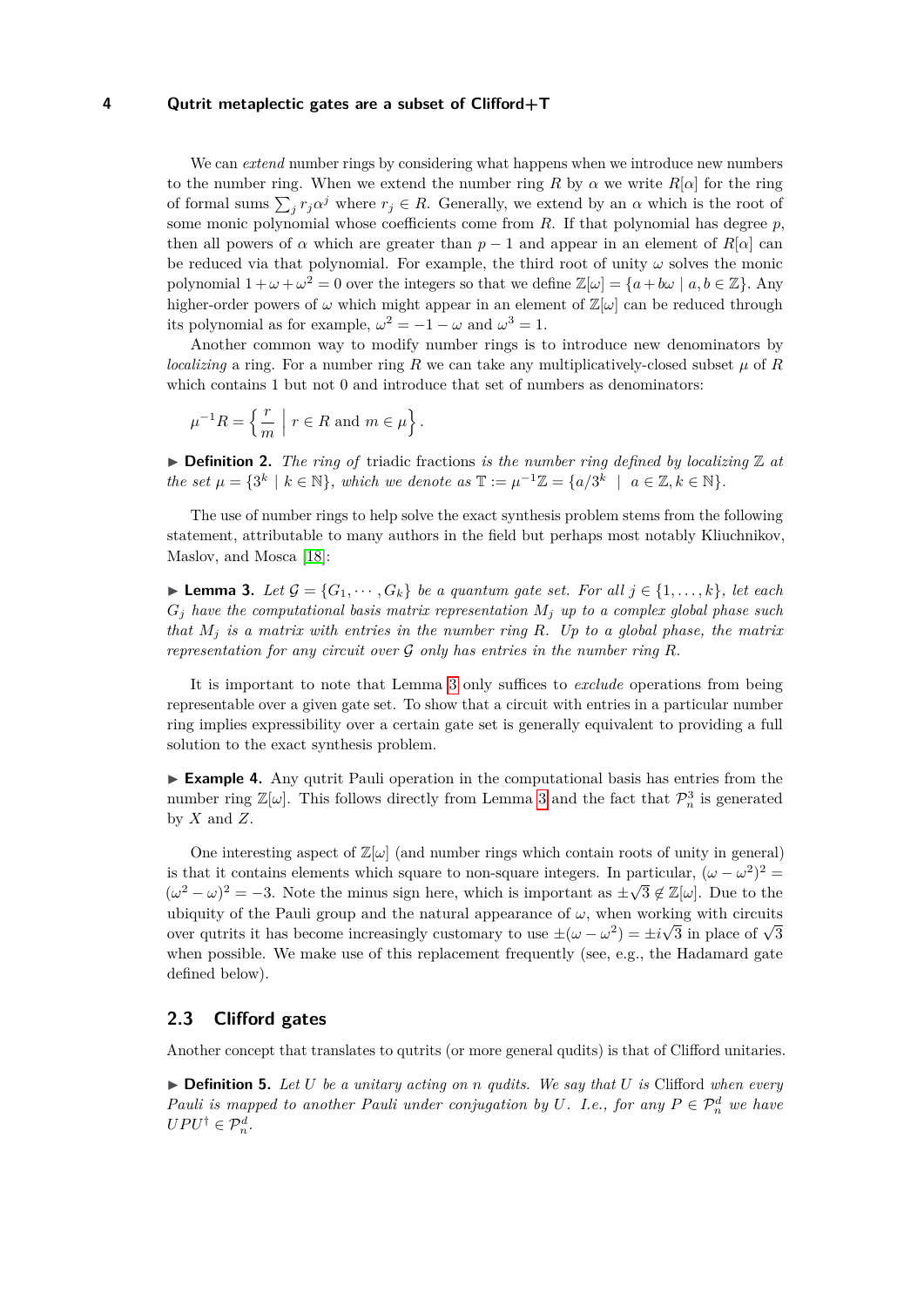Note that the set of *n*-qudit Cliffords forms a group under composition. For qubits, this group is generated by the *S*, Hadamard, and CX gates. The same is true for qutrits, for the right generalisation of these gates.

<span id="page-4-0"></span>▶ **Definition 6.** *We write*  $Z(a, b)$  *for the* phase gate *that acts as*  $Z(a, b)$   $|0\rangle = |0\rangle$ *,*  $Z(a, b)$   $|1\rangle =$  $\omega^a$  |1) *and*  $Z(a, b)$  |2) =  $\omega^b$  |2) *where we take*  $a, b \in \mathbb{R}$ *.* 

We define  $Z(a, b)$  in this way, taking a and b to correspond to phases that are multiples of  $\omega$ , because  $Z(a, b)$  will turn out to be Clifford iff *a* and *b* are integers. Note that the collection of all  $Z(a, b)$  operators constitutes the group of diagonal single-qutrit unitaries modded out by a global phase. Composition of these operations is given by  $Z(a, b) \cdot Z(c, d) = Z(a + b, c + d)$ .

▶ **Definition 7.** *The qutrit S gate is*  $S := Z(0,1)$ *. I.e., it multiplies the*  $|2\rangle$  *state by*  $\omega$ *.* 

For qubits, the Hadamard interchanges the  $Z$  basis,  $|0\rangle$  and  $|1\rangle$ , which are the eigenstates of the Pauli *Z*, and the *X* basis, consisting of the states  $|\pm\rangle := \frac{1}{\sqrt{2}}$  $\frac{1}{2}(|0\rangle \pm |1\rangle)$ . The same holds for the qutrit Hadamard. In this case the  $X$  basis consists of the following states (where we recall from above that  $\frac{1}{\omega^2 - \omega} = i/\sqrt{3}$ :

$$
|+\rangle := \frac{1}{\omega^2 - \omega} (|0\rangle + |1\rangle + |2\rangle)
$$
\n(3)

$$
|\omega\rangle := \frac{1}{\omega^2 - \omega} (|0\rangle + \omega |1\rangle + \omega^2 |2\rangle)
$$
\n(4)

$$
|\omega^2\rangle := \frac{1}{\omega^2 - \omega} (|0\rangle + \omega^2 |1\rangle + \omega |2\rangle)
$$
\n(5)

**• Definition 8.** *The* qutrit Hadamard gate *H* is the gate that maps  $|0\rangle \mapsto |+\rangle$ ,  $|1\rangle \mapsto |\omega\rangle$ *and*  $|2\rangle \mapsto |\omega^2\rangle$ . *As a matrix:* 

$$
H := \frac{1}{\omega^2 - \omega} \begin{pmatrix} 1 & 1 & 1 \\ 1 & \omega & \omega^2 \\ 1 & \omega^2 & \omega \end{pmatrix}
$$
 (6)

Note that, unlike the qubit Hadamard, the qutrit Hadamard is *not* self-inverse. In fact, we have  $H^2 = -\tau_{(12)}$ , so that  $H^4 = \mathbb{I}$ . In particular,  $H^{\dagger} = H^3$ . Furthermore, we note that just as the Clifford group in qubits generates certain global phases, the relation  $(SH)^3 = -\omega$ implies that global phases of  $\pm 1$ ,  $\pm \omega$ , and  $\pm \omega^2$  naturally appear in the qutrit Clifford group. The Pauli and *S* gates we defined all have matrix representations with entries over  $\mathbb{Z}[\omega]$ . We see that *H* naturally introduces denominators into our matrices, and so we should localize  $\mathbb{Z}[\omega]$  to ensure we can characterize circuits which contain *H*. Since

$$
\frac{\omega^k}{\omega^2 - \omega} = \frac{\omega^k(\omega - \omega^2)}{3}
$$

we can introduce the appropriate denominators by localizing at  $\mu = \{3^k \mid k \in \mathbb{N}\}\)$  to get the number ring  $\mu^{-1}\mathbb{Z}[\omega]$ . Note that this is equivalent to the number ring  $\mathbb{T}[\omega]$  which consists of elements  $a + b\omega$  where  $a, b \in \mathbb{T}$  are triadic fractions.

In Definition [6](#page-4-0) we defined the Z phase gate. Similarly, we can define the X phase gates, that give a phase to the X basis states.

<span id="page-4-1"></span>▶ **Definition 9.** *We define the* X phase gates *to be*  $X(a, b) := HZ(a, b)H^{\dagger}$  *where*  $a, b \in \mathbb{R}$ *.* 

We already saw examples of such X phase gates:  $X = X(2, 1)$  and  $X^{\dagger} = X(1, 2)$ .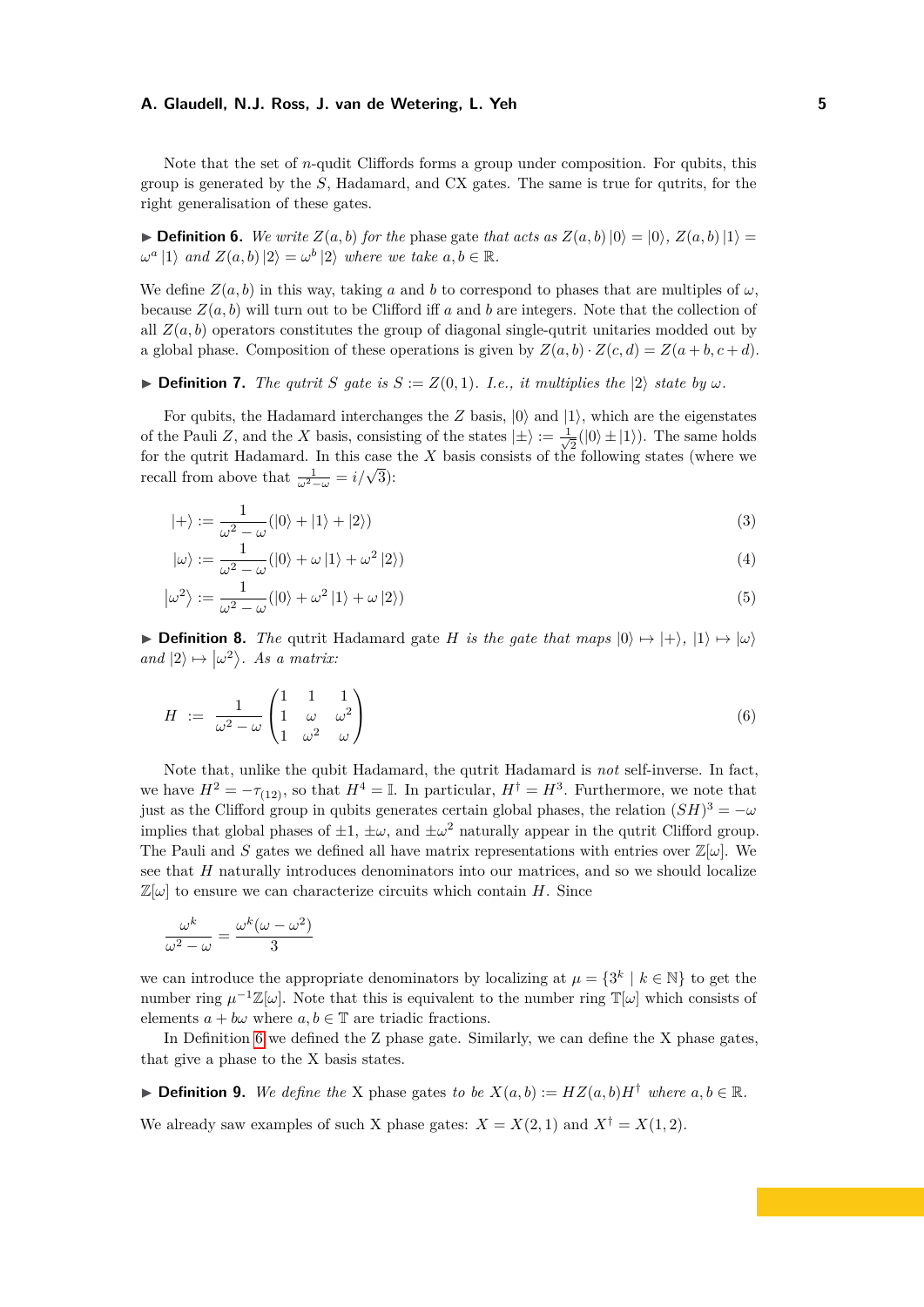Any single-qutrit Clifford can be represented (up to global phase) as a composition of Clifford *Z* and *X* phase gates. In particular, we can represent the qutrit Hadamard as follows [\[15\]](#page-11-7):

<span id="page-5-2"></span>
$$
H = -Z(2,2)X(2,2)Z(2,2) = -X(2,2)Z(2,2)X(2,2)
$$
\n(7)

$$
H^{\dagger} = -Z(1,1)X(1,1)Z(1,1) = -X(1,1)Z(1,1)X(1,1)
$$
\n(8)

The final Clifford gate we need is the qutrit CX.

▶ **Definition 10.** *The qutrit CX gate is the two-qutrit gate defined by*  $CX|i, j⟩ = |i, i + j⟩$ *where the addition is taken modulo* 3*.*

<span id="page-5-0"></span> $\triangleright$  **Proposition 11.** Let U be a qutrit Clifford unitary. Then up to global phase U can be *written as a composition of the S, H and CX gates [\[16\]](#page-11-1).*

From this it easily follows that the  $Z(a, b)$  and  $X(a, b)$  gates are Clifford if and only if *a* and *b* are integers.

 $\triangleright$  **Corollary 12.** Let U be a qutrit Clifford unitary. Then up to a global phase U has a matrix *representation in the computational basis with entries in the number ring*  $\mathbb{T}[\omega]$ *.* 

**Proof.** This follows from Proposition [11,](#page-5-0) the definitions of *S*, *H*, and CX, and Lemma [3.](#page-3-0) ◀

# **2.4 T gates and qutrit controlled gates**

Clifford unitaries don't suffice for universal computation, so let's introduce the *T* gate. For this we will need the ninth-root of unity. Throughout the remainder of the paper, we define  $ζ = e^{2π*i*/9}.$ 

▶ **Definition 13.** *The qutrit T gate is the Z phase gate defined as*  $T := Z(1/3, -1/3) =$ *diag*(1*, ζ, ζ*<sup>8</sup> ) *[\[19,](#page-11-8) [9,](#page-10-1) [17\]](#page-11-5).*

Like the qubit *T* gate, the qutrit *T* gate belongs to the third level of the Clifford hierarchy, can be injected into a circuit using magic states, and its magic states can be distilled by magic state distillation. This means that we can fault-tolerantly implement this qutrit *T* gate on many types of quantum error correcting codes. Also as for qubits, the qutrit Clifford+*T* gate set is approximately universal, meaning that we can approximate any qutrit unitary using just Clifford gates and the *T* gate [\[12,](#page-10-2) Theorem 1].

The *T* gate introduces the phase  $\zeta$  into matrix representations of circuits and thus we should consider extending the previously-defined  $\mathbb{T}[\omega]$  by  $\zeta$ . Note that  $\zeta$  is a ninth root of unity which solves the cubic polynomial

<span id="page-5-1"></span>
$$
\zeta^3 - \omega = 0 \tag{9}
$$

over  $\mathbb{T}[\omega]$ . In fact, this polynomial has no solutions over  $\mathbb{T}[\omega]$ , implying that  $\zeta \notin \mathbb{T}[\omega]$  (see Appendix [A\)](#page-11-9). We thus define the number ring  $\mathbb{T}[\zeta]$ :

▶ **Definition 14.** *The extension of*  $\mathbb{T}[\omega]$  *by*  $\zeta$  *is the number ring*  $\mathbb{T}[\omega][\zeta] \cong \mathbb{T}[\zeta]$  *defined by* 

$$
\mathbb{T}[\omega][\zeta] \cong \mathbb{T}[\zeta] := \{a + b\zeta + c\zeta^2 + d\zeta^3 + e\zeta^4 + f\zeta^5 \mid a, b, c, d, e, f \in \mathbb{T}\}.
$$

Any higher powers of  $\zeta$  that might appear in an expression for an element of  $\mathbb{T}[\zeta]$  can be reduced using for instance Eq. [\(9\)](#page-5-1).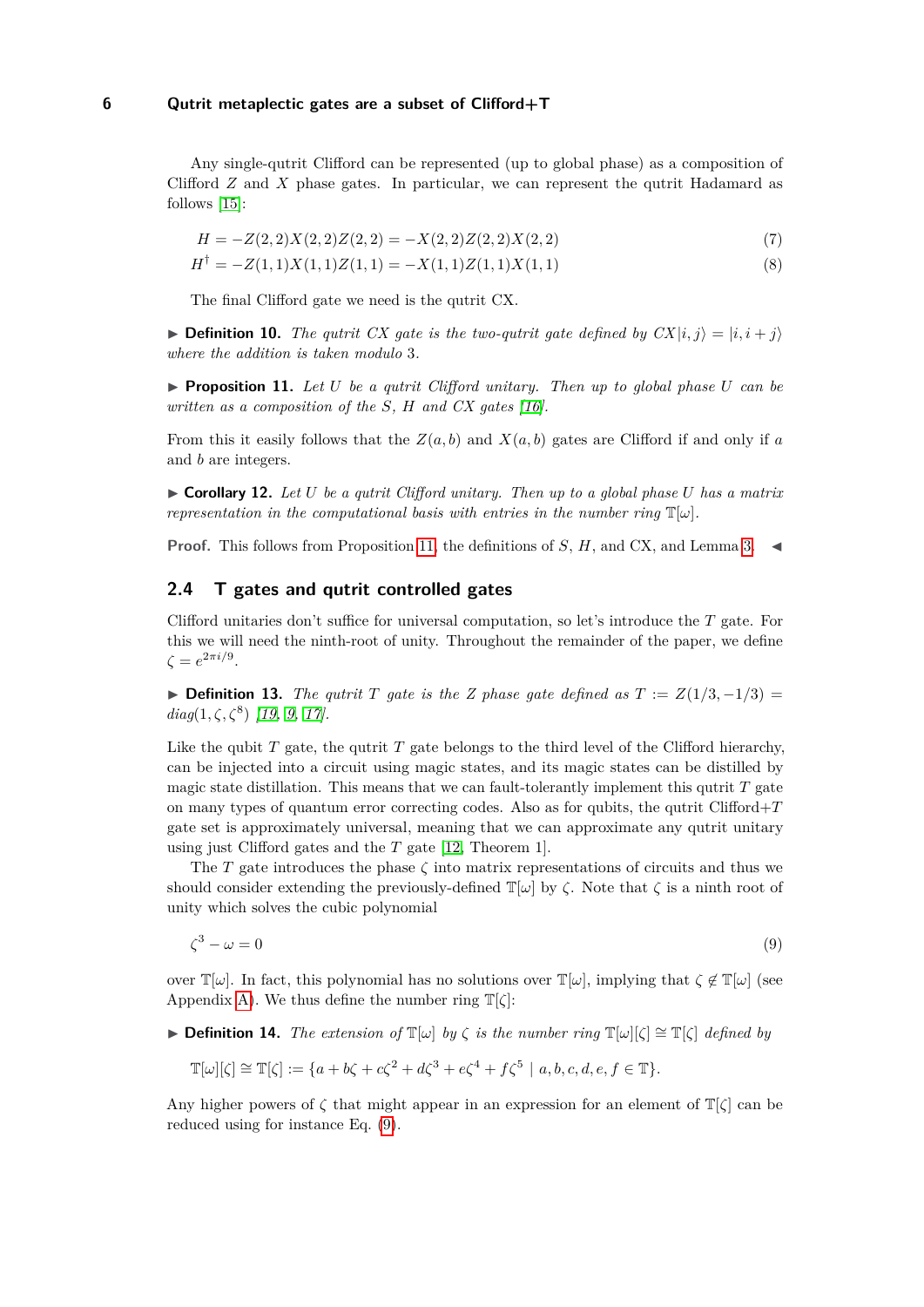$\blacktriangleright$  **Lemma 15.** Let U be a qutrit Clifford+T unitary. Then up to a global phase U has a *matrix representation in the computational basis with entries in the number ring* T[*ζ*]*.*

**Proof.** By the definitions of  $S$ ,  $H$ ,  $T$ , and CX and Lemma [3.](#page-3-0)

Using *T* gates, we can construct certain controlled unitaries. When we have an *n*-qu*bit* unitary U, we can speak of the controlled gate that implements U. This is the  $(n + 1)$ -qubit gate that acts as the identity when the first qubit is in the  $|0\rangle$  state, and implements  $U$  on the last *n* qubits if the first qubit is in the  $|1\rangle$  state.

For qutrits there are however multiple notions of control.

▶ **Definition 16.** *Let U be a qutrit unitary. Then the*  $|2\rangle$ -controlled *U is the unitary*  $|2\rangle$ *-U that acts as*

 $|0\rangle \otimes |\psi\rangle \mapsto |0\rangle \otimes |\psi\rangle$   $|1\rangle \otimes |\psi\rangle \mapsto |1\rangle \otimes |\psi\rangle$   $|2\rangle \otimes |\psi\rangle \mapsto |2\rangle \otimes U |\psi\rangle$ 

*I.e., it implements U on the last qutrits if and only if the first qutrit is in the* |2⟩ *state.*

Note that by conjugating the first qutrit with *X* or  $X^{\dagger}$  gates we can make the gate also be controlled on the  $|1\rangle$  or  $|0\rangle$  state.

A different notion of qutrit control was introduced by Bocharov, Roetteler, and Svore [\[6\]](#page-10-7): Given a qutrit unitary *U* they define  $\Lambda(U) |c\rangle |t\rangle = |c\rangle \otimes (U^c |t\rangle)$ . I.e., apply the unitary *U* a number of times equal to to the value of the control qutrit, so that if the control qutrit is  $|2\rangle$  we apply  $U^2$  to the target qutrits. Note that we can get this notion of control from the former one: just apply a |1⟩-controlled *U*, followed by a |2⟩-controlled *U* 2 . The Clifford CX gate defined earlier is in this notation equal to  $\Lambda(X)$ .

Adding controls to a Clifford gate generally makes it non-Clifford. In the case of the CX gate, which is  $\Lambda(X)$ , it is still Clifford, but the  $|2\rangle$ -controlled X is not.

▶ **Lemma 17.** *The*  $|2\rangle$ *-controlled X* and  $|2\rangle$ *-controlled*  $X^{\dagger}$  gates can be implemented unitarily *using Clifford+T gates without ancillae, with a T-count of 3.*

<span id="page-6-0"></span>**Proof.** The  $|2\rangle$ -controlled X gate can be constructed by the following 3 T gate circuit:



Here  $P_9 := XTX^{\dagger}$ . The dashed box shows the construction by Bocharov, Roetteler, and Svore [\[6,](#page-10-7) Figure 6] for a Clifford equivalent gate, that our construction is based on. Taking the adjoint of Eq. [\(10\)](#page-6-0) gives the  $|2\rangle$ -controlled  $X^{\dagger}$  gate.

▶ **Lemma 18.** *The*  $|2\rangle$ -controlled versions of the  $\tau_{(01)}$ ,  $\tau_{(02)}$ , and  $\tau_{(12)}$  gates can be imple*mented unitarily using Clifford+T gates without ancillae, with a T-count of 15.*

**Proof.** The  $|2\rangle$ -controlled  $\tau_{(12)}$  gate can be constructed as follows:

<span id="page-6-1"></span>

The dashed box shows the Clifford equivalent gate given by Bocharov, Roetteler, and Svore [\[6,](#page-10-7) [4\]](#page-10-5) upon which the construction is based. The  $|2\rangle$ -controlled  $\tau_{(01)}$  and  $|2\rangle$ -controlled  $\tau_{(02)}$  gates follow from Clifford equivalence.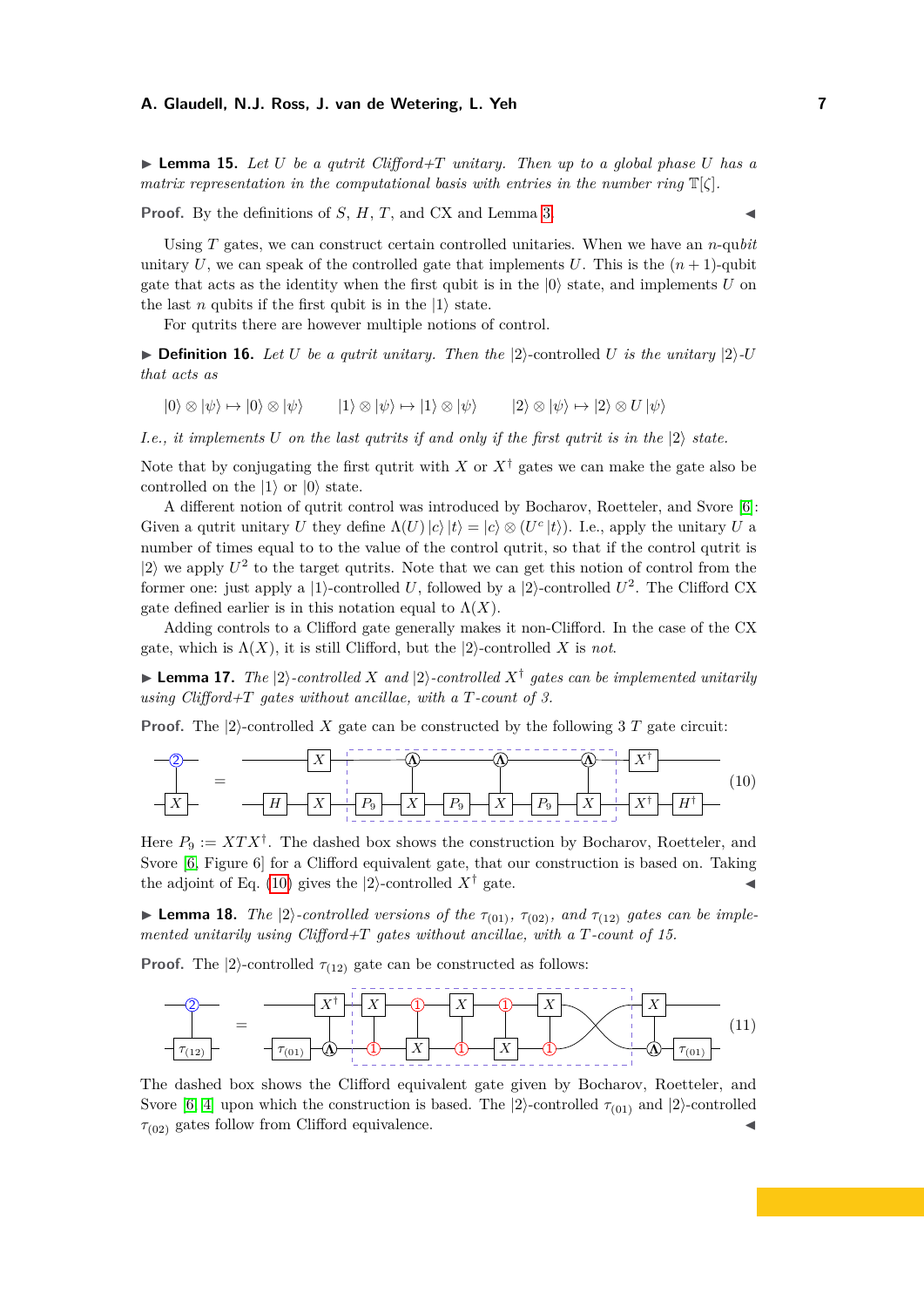# <span id="page-7-0"></span>**3 Results**

Previous implementations of the *R* gate require either distillation [\[1\]](#page-10-9) or probabilistic creation of the diag(1, 1, -1) state [\[11,](#page-10-3) [6\]](#page-10-7); both approaches then necessitate injection by a repeatuntil-success protocol. Here we present a new approach, which implements *R* unitarily over the qutrit Clifford $+T$  gate set. As we will discuss later, it is actually impossible to exactly build the *R* gate from only single-qutrit Clifford+*T* gates. However, we *can* construct the two-qutrit  $R \otimes \mathbb{I}$  unitarily using Clifford+T gates. We will do this<sup>[2](#page-7-1)</sup> by showing how to construct certain |2⟩-controlled gates and then using the following observation.

<span id="page-7-3"></span>Our construction will be based on the following idea:

$$
\begin{array}{c|c}\n\hline\n2 & 2 & 2 \\
\hline\n-\begin{array}{c|c}\n-H^{\dagger} & -H^{\dagger}\n\end{array}\n\end{array} = \begin{array}{c}\n\hline\n2 & 2 & 2 \\
\hline\n-\begin{array}{c|c}\n\hline\n-\end{array}\n\end{array} = \begin{array}{c}\n\hline\n\end{array}
$$
\n(12)

Note that global phases in gates are usually not relevant, but that they become relevant when adding control wires to the gate. Here we have a *controlled* global phase because the global phase of  $-1$  is applied to the target if and only if the control is in the  $|2\rangle$  state. Therefore, this is an instance of phase kickback: The action of the |2⟩-controlled −I gate is identical to applying  $R \otimes \mathbb{I}$ , i.e. the *R* gate to the control qutrit and identity on the target.

The  $|2\rangle$ -controlled  $-H^2 = \tau_{(12)}$  was constructed as a Clifford+*T* circuit decomposition in Eq. [\(11\)](#page-6-1). It hence remains to show how we can construct the  $|2\rangle$ -controlled  $-H^{\dagger}$  gate in Clifford+*T*. We can build this using the  $|2\rangle$ -controlled  $S^{\dagger}$  gate.

▶ **Lemma 19.** *The*  $|2\rangle$ -controlled  $S^{\dagger}$  gate can be constructed unitarily without ancillae, up *to a controlled global phase of ζ, using only Clifford+T gates, with T-count 8.*

**Proof.** The correctness can be verified by direct computation of the following circuit.

2 *ζS*† = *τ*(01) 2 *X* † *τ*(01) *τ*(01) *T* 2 *X T* † *τ*(01) (13)

Alternatively, it is easy to see that this circuit does nothing if the first qutrit is in the |0⟩ or  $|1\rangle$  state, as the  $\tau_{01}$  gates cancel, so that the *T* can cancel with the *T*<sup>†</sup>. Otherwise, if the first qutrit is  $|2\rangle$ , then the middle permutations combine to  $\tau_{(01)}X^{\dagger}\tau_{(01)} = \tau_{(012)} = X$ . When the  $T^{\dagger}$  is pushed through this, the phases get permuted, and when combined with the *T* gives an  $S$  gate up to global phase.

▶ **Corollary 20.** *The*  $|2\rangle$ *-controlled*  $Z(1,1) = diag(1,\omega,\omega)$  *gate can be constructed unitarily without ancillae, up to a controlled global phase of*  $\zeta^{-2} = \zeta^7$ , *using only Clifford+T gates, with T-count 8.*

**Proof.** Use the following circuit:

<span id="page-7-2"></span>
$$
\begin{array}{c}\n\begin{array}{c}\n\begin{array}{c}\n\begin{array}{c}\n\frac{1}{\sqrt{2}} \\
\frac{1}{\sqrt{2}} \\
\frac{1}{\sqrt{2}} \\
\frac{1}{\sqrt{2}} \\
\frac{1}{\sqrt{2}} \\
\frac{1}{\sqrt{2}} \\
\frac{1}{\sqrt{2}} \\
\frac{1}{\sqrt{2}} \\
\frac{1}{\sqrt{2}} \\
\frac{1}{\sqrt{2}} \\
\frac{1}{\sqrt{2}} \\
\frac{1}{\sqrt{2}} \\
\frac{1}{\sqrt{2}} \\
\frac{1}{\sqrt{2}} \\
\frac{1}{\sqrt{2}} \\
\frac{1}{\sqrt{2}} \\
\frac{1}{\sqrt{2}} \\
\frac{1}{\sqrt{2}} \\
\frac{1}{\sqrt{2}} \\
\frac{1}{\sqrt{2}} \\
\frac{1}{\sqrt{2}} \\
\frac{1}{\sqrt{2}} \\
\frac{1}{\sqrt{2}} \\
\frac{1}{\sqrt{2}} \\
\frac{1}{\sqrt{2}} \\
\frac{1}{\sqrt{2}} \\
\frac{1}{\sqrt{2}} \\
\frac{1}{\sqrt{2}} \\
\frac{1}{\sqrt{2}} \\
\frac{1}{\sqrt{2}} \\
\frac{1}{\sqrt{2}} \\
\frac{1}{\sqrt{2}} \\
\frac{1}{\sqrt{2}} \\
\frac{1}{\sqrt{2}} \\
\frac{1}{\sqrt{2}} \\
\frac{1}{\sqrt{2}} \\
\frac{1}{\sqrt{2}} \\
\frac{1}{\sqrt{2}} \\
\frac{1}{\sqrt{2}} \\
\frac{1}{\sqrt{2}} \\
\frac{1}{\sqrt{2}} \\
\frac{1}{\sqrt{2}} \\
\frac{1}{\sqrt{2}} \\
\frac{1}{\sqrt{2}} \\
\frac{1}{\sqrt{2}} \\
\frac{1}{\sqrt{2}} \\
\frac{1}{\sqrt{2}} \\
\frac{1}{\sqrt{2}} \\
\frac{1}{\sqrt{2}} \\
\frac{1}{\sqrt{2}} \\
\frac{1}{\sqrt{2}} \\
\frac{1}{\sqrt{2}} \\
\frac{1}{\sqrt{2}} \\
\frac{1}{\sqrt{2}} \\
\frac{1}{\sqrt{2}} \\
\frac{1}{\sqrt{2}} \\
\frac{1}{\sqrt{2}} \\
\frac{1}{\sqrt{2}} \\
\frac{1}{\sqrt{2}} \\
\frac{1}{\sqrt{2}} \\
\frac{1}{\sqrt{2}} \\
\frac{1}{\sqrt{2}} \\
\frac{1}{\sqrt{2}} \\
\frac{1}{\sqrt{2}} \\
\frac{1}{\sqrt{2}} \\
\frac{1}{\sqrt{2}} \\
\frac
$$

Its correctness can be verified by direct computation, or by commuting  $S^{\dagger}$  and  $\tau_{(02)}$ .

<span id="page-7-1"></span> $^2$  Implemented at <code>[https://github.com/lia-approves/qudit-circuits/tree/main/qutrit\\_R\\_from\\_T](https://github.com/lia-approves/qudit-circuits/tree/main/qutrit_R_from_T).</code>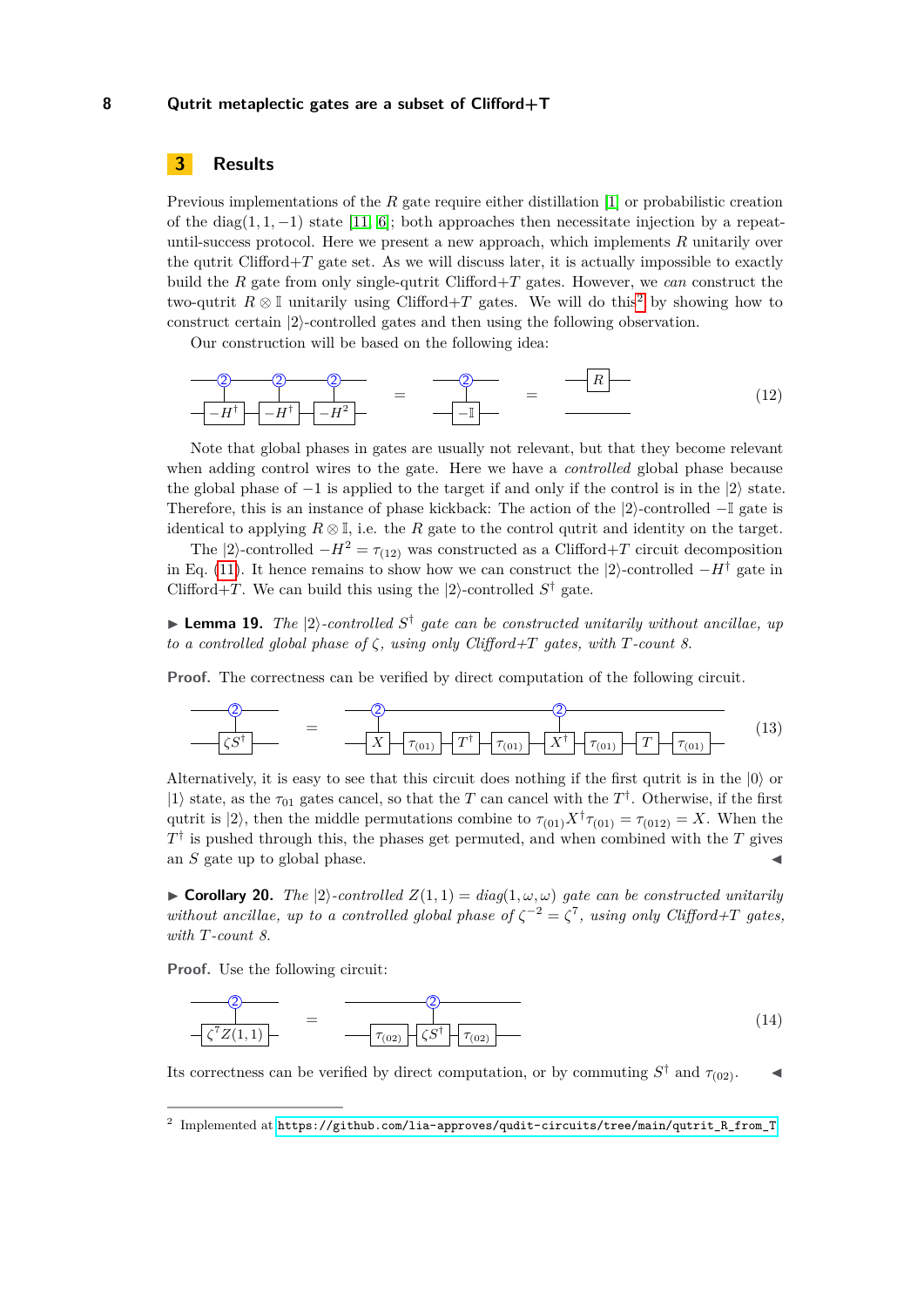<span id="page-8-0"></span>▶ **Lemma 21.** *The* |2⟩*-controlled* −*H*† *gate can be constructed unitarily without ancillae using Clifford+T gates with T-count 24.*

**Proof.** In the construction given below, we use the decomposition of  $-H^{\dagger}$  into alternating Z and X Clifford rotations of Eq. [\(8\)](#page-5-2).



To construct the controlled  $-H^{\dagger}$  up to a controlled global phase, we apply Eq. [\(14\)](#page-7-2), conjugating the target by Hadamards for the X rotations per Definition [9.](#page-4-1) As we require three such gates, the controlled global phase becomes  $\zeta^{7\cdot3} = \zeta^3 = \omega$ ; thus, the necessary correction is the Clifford  $S^{\dagger}$  gate on the control qutrit (i.e.  $|2\rangle$ -controlled  $\omega^2$  $\mathbb{I}$ ).

We can now construct the *R* gate in Clifford+*T*. However, direct substitution of the 24 *T*-count |2⟩-controlled −*H*† gate of Lemma [21](#page-8-0) into Eq. [\(12\)](#page-7-3) yields a *T*-count 63 construction. We can do better by combining the two iterations of the controlled  $-H^{\dagger}$  in a smarter way.

 $\blacktriangleright$  **Theorem 22.** *The qutrit R gate can be constructed unitarily in Clifford+T with T*-count 39. *provided there is a borrowed (i.e. returned to its starting state) ancilla available.*

**Proof.** The equality of the circuits below can be verified by direct computation or by noting that it applies  $Z(3,3) = \mathbb{I}$  to the target when the control is  $|0\rangle$  or  $|1\rangle$ , and  $(H^{\dagger})^2 = -\tau_{(12)}$ otherwise.



To get a circuit for the *R* gate we simply bring the  $|2\rangle$ -controlled  $\tau_{(12)}$  to the other side (as it is its own inverse). The total *T*-count of the resulting circuit is then  $15 + 3 \cdot 8 = 39$ .

As we can construct the  $R$  gate as a Clifford $+T$  circuit, any unitary that can be exactly constructed in the Clifford $+R$  gate set can then be exactly (as opposed to approximately) constructed in the Clifford $+T$  gate set. Although do note that our conversion presently seems rather inefficient, as the circuit in Eq. [\(12\)](#page-7-3) requires 39 *T* gates.

#### <span id="page-8-1"></span> $\triangleright$  **Corollary 23.** *The Clifford+R gate set is a subset of the Clifford+T gate set.*

A natural question to ask now is whether we can do better. Do we really need two qutrits to write the *R* gate as a Clifford+*T* unitary? The answer is *yes*: it is not possible to construct the *R* gate using just single-qutrit Clifford+*T* gates. This follows from the normal form that was found for single-qutrit Clifford+*T* unitaries in Ref. [\[14\]](#page-11-10). Since the proof of this is rather technical we present the details in Appendix [B,](#page-12-0) and just give a sketch here.

The group of  $3 \times 3$  unitary matrices acts on the 8-dimensional real vector space of traceless Hermitian matrices. This action defines, for each  $3 \times 3$  unitary matrix *U*, an  $8 \times 8$ real matrix  $\overline{U}$  known as the *adjoint representation* of  $U$ . One can then gather information about *U* by studying its adjoint representation  $\overline{U}$ . In particular, it is a consequence of the normal forms for single-qutrit Clifford+*T* circuits introduced in Ref. [\[14\]](#page-11-10) that the adjoint representation of a single-qutrit Clifford+*T* operator has a very specific block matrix form (see Proposition [34](#page-13-0) in Appendix [B](#page-12-0) below). It can then be shown by computation that  $\overline{R}$  is not of the appropriate form and therefore not Clifford+*T* .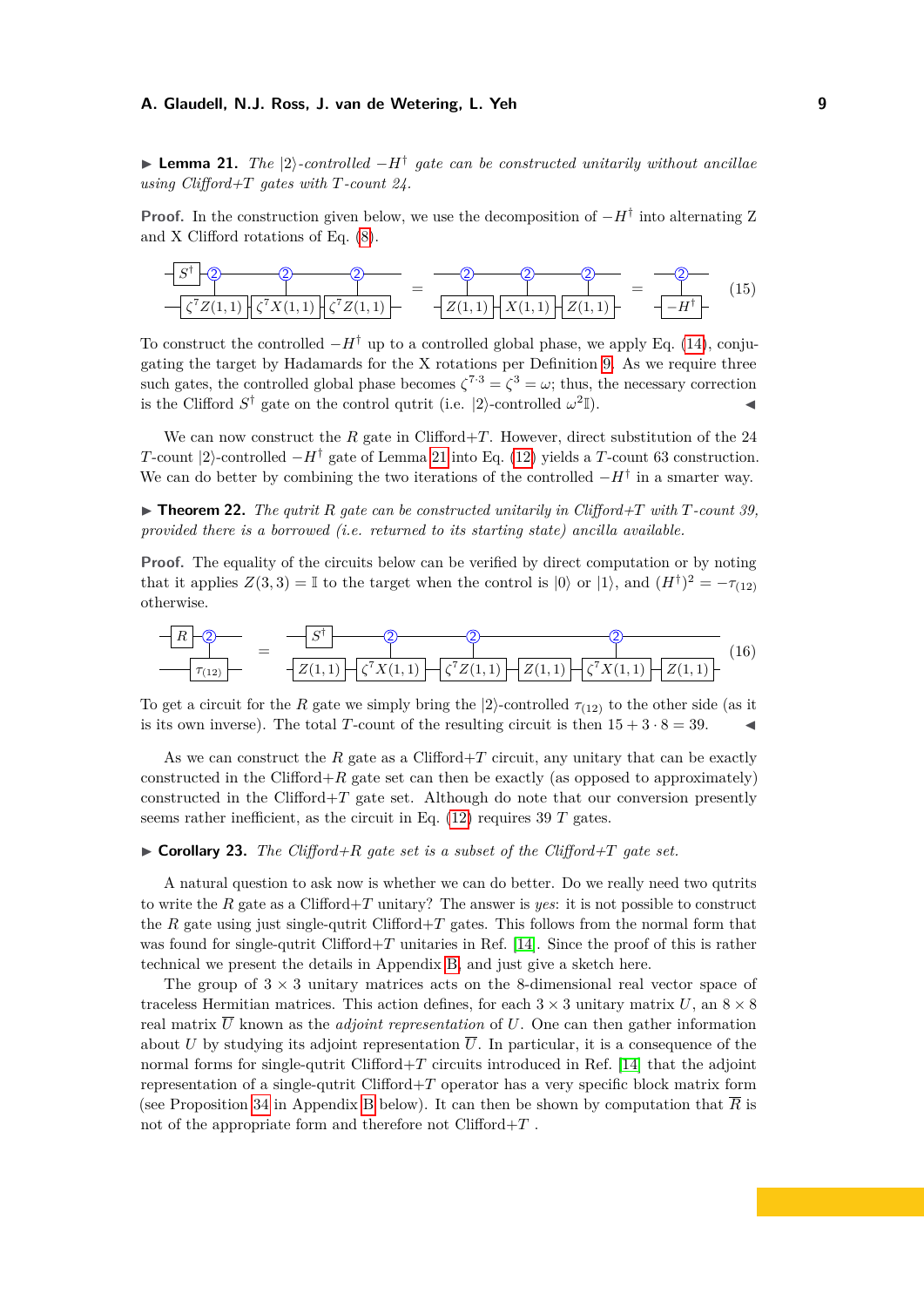Another natural question is the converse to Corollary [23:](#page-8-1) is the *T* gate included in Clifford+ $R$ ? I.e., is the inclusion of Clifford+ $R$  within Clifford+ $T$  strict? We will show that this is indeed the case. We begin by considering matrix representations of circuits over Clifford+*R*.

<span id="page-9-1"></span> $\blacktriangleright$  **Lemma 24.** Let U be a qutrit Clifford+R unitary. Then up to a global phase U has a *matrix representation in the computational basis with entries in the number ring*  $\mathbb{T}[\omega]$ *.* 

**Proof.** By the definitions of *S*, *H*, *R*, and CX and Lemma [3.](#page-3-0)

# ▶ **Proposition 25.** *T* ̸∈ *Clifford+R*

**Proof.** We have  $T \in \text{Clifford} + R$  if there exists a unitary circuit over Clifford+ $R$  which performs the operation  $T \otimes \mathbb{I}_n$  up to a global phase for some  $n \in \mathbb{N}$  where  $\mathbb{I}_n$  is the *n*-qutrit identity. In the computational basis,  $T \otimes \mathbb{I}$  has a matrix representation with entries from the set  $\{0, 1, \zeta, \zeta^8\}$ . By Lemma [24,](#page-9-1) we know that if  $T \otimes \mathbb{I}$  permits an exact circuit over Clifford+*R* we must have  $\{0, c, c\zeta, c\zeta^8\} \subset \mathbb{T}[\omega]$  for at least some global phase  $c \in \mathbb{C}$  which satisfies  $c^*c = 1$ . As  $\mathbb{T}[\omega]$  is closed under conjugation, we then also have  $c^* \in \mathbb{T}[\omega]$ , and as it is closed under multiplication we then have  $c^*c\zeta = \zeta \in \mathbb{T}[\omega]$ . However, it is well-known that  $\zeta \notin \mathbb{T}[\omega]$ , and so there exists no such global phase *c* (see Appendix [A\)](#page-11-9). Hence, no such suitable *c* exists. As *n* was arbitrary, we conclude that no Clifford+ $R$  circuit exactly implements *T* in the computational basis.

▶ **Corollary 26.**  $Clifford+R \subseteq Clifford+T$ *.* 

# <span id="page-9-0"></span>**4 Conclusion**

In summary, we showed that the universal fault-tolerant qutrit Clifford+*R* gate set is a subset of Clifford+*T*, by providing a two-qutrit, *T*-count 39 unitary Clifford+*T* construction of the *R* gate. We prove that our construction is optimal in the number of qutrits by applying the single-qutrit Clifford $+T$  normal form of Glaudell, Ross, and Taylor in Ref. [\[14\]](#page-11-10). Moreover, we prove that Clifford+*R* is a *strict* subset of Clifford+*T* by showing that regardless of the number of ancillae qutrits, the *T* gate is impossible to exactly synthesize unitarily in the Clifford $+R$  gate set.

This result is surprising for several reasons. While several papers have studied the Clifford $+R$  gate set, it was not known that it is a subset of Clifford $+T$ , much less a strict subset. Therefore, we find evidence that the *R* gate is not more powerful in practice than the *T* gate, contrary to what was previously believed. In fact, we find that Clifford+*T* is strictly more powerful than Clifford $+R$  for the reason that Clifford $+T$  can exactly synthesize every gate in Clifford $+R$  up to a constant factor of overhead, while the converse is not true. The additional gates  $Clifford+T$  can represent might be important, as it was for instance conjectured in Ref. [\[4\]](#page-10-5) that not all ternary classical reversible gates can be exactly represented in Clifford $+R$ , while they can be exactly represented in Clifford $+T$  (a consequence of a result in forthcoming work [\[25\]](#page-11-11)). Additionally, our result also means that much of the work done on Clifford $+R$  can now be directly translated to the Clifford $+T$  setting. For example, the universal approximate synthesis algorithms of [\[5,](#page-10-4) [3\]](#page-10-6) can now also be used to synthesise Clifford+*T* circuits. One final observation is that our result also demonstrates a way in which qutrit Clifford $+T$  is different from that of qubit Clifford $+T$ . While all the one-qubit Clifford+*T* circuits that can be constructed with and without ancillae coincide [\[18\]](#page-11-6), our result shows that this is not true for qutrits, as the single-qutrit *R* gate cannot be constructed in single-qutrit Clifford $+T$ , but can be constructed using one borrowed ancilla.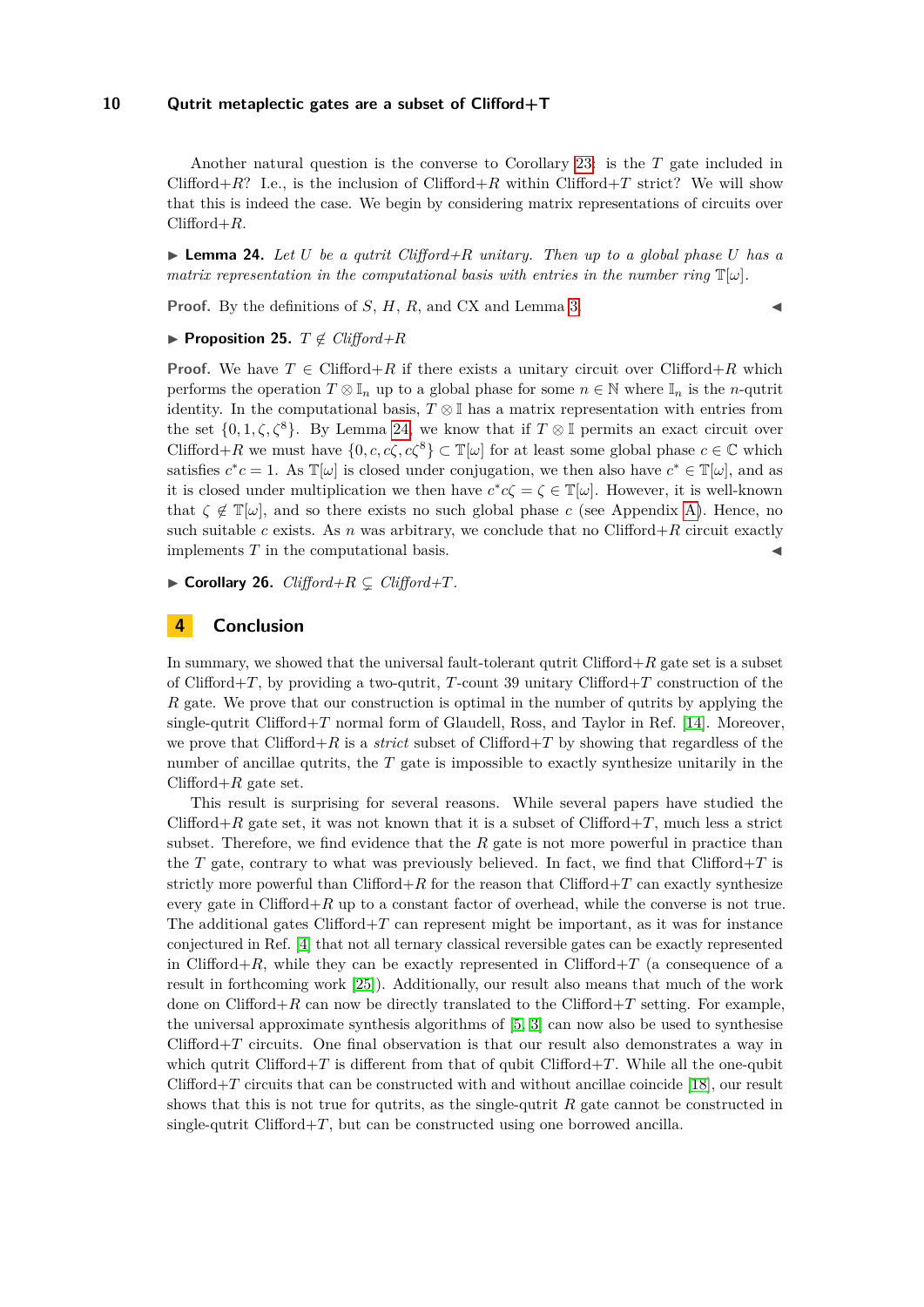A natural starting point for future work is to find a lower *T*-count decomposition of the *R* gate as we have here only attempted preliminary circuit simplification. Beyond continued search for more optimal decompositions, an alternate approach to ascertain a lower bound on the *T*-count necessary to prepare the *R* state would be through leveraging the resource theory of non-stabiliser states, for instance the mana [\[21\]](#page-11-12) and thauma [\[22\]](#page-11-13) measures of magic. Alternatively, it might be possible to find a normal form for multi-qutrit Clifford+*T* unitaries which is *T*-optimal, which would then also give us an optimal decomposition of the *R* gate.

Our results also pave the way to deriving a full characterisation of which qutrit unitaries can be exactly implemented over the Clifford+*T* gate set. We conjecture that, as in the qubit case [\[13\]](#page-10-12), any qutrit unitary with entries in  $\mathbb{T}[\zeta]$  can be exactly synthesised over Clifford+*T*.

#### **References**

- <span id="page-10-9"></span>**1** Hussain Anwar, Earl T Campbell, and Dan E Browne. Qutrit magic state distillation. *New Journal of Physics*, 14(6):063006, jun 2012. [doi:10.1088/1367-2630/14/6/063006](https://doi.org/10.1088/1367-2630/14/6/063006).
- <span id="page-10-11"></span>**2** M. S. Blok, V. V. Ramasesh, T. Schuster, K. O'Brien, J. M. Kreikebaum, D. Dahlen, A. Morvan, B. Yoshida, N. Y. Yao, and I. Siddiqi. Quantum information scrambling on a superconducting qutrit processor. *Phys. Rev. X*, 11:021010, Apr 2021. URL: [https://link.aps.org/doi/10.](https://link.aps.org/doi/10.1103/PhysRevX.11.021010) [1103/PhysRevX.11.021010](https://link.aps.org/doi/10.1103/PhysRevX.11.021010), [doi:10.1103/PhysRevX.11.021010](https://doi.org/10.1103/PhysRevX.11.021010).
- <span id="page-10-6"></span>**3** Alex Bocharov. A note on optimality of quantum circuits over metaplectic basis. *Quantum Information and Computation*, 18, 06 2016. [doi:10.26421/QIC18.1-2-1](https://doi.org/10.26421/QIC18.1-2-1).
- <span id="page-10-5"></span>**4** Alex Bocharov, Shawn Cui, Martin Roetteler, and Krysta Svore. Improved quantum ternary arithmetics. *Quantum Information and Computation*, 16:862–884, 07 2016. [doi:10.26421/](https://doi.org/10.26421/QIC16.9-10-8) [QIC16.9-10-8](https://doi.org/10.26421/QIC16.9-10-8).
- <span id="page-10-4"></span>**5** Alex Bocharov, Xingshan Cui, Vadym Kliuchnikov, and Zhenghan Wang. Efficient topological compilation for a weakly integral anyonic model. *Physical Review A*, 93(1), Jan 2016. URL: <http://dx.doi.org/10.1103/PhysRevA.93.012313>, [doi:10.1103/physreva.93.012313](https://doi.org/10.1103/physreva.93.012313).
- <span id="page-10-7"></span>**6** Alex Bocharov, Martin Roetteler, and Krysta M. Svore. Factoring with qutrits: Shor's algorithm on ternary and metaplectic quantum architectures. *Phys. Rev. A*, 96:012306, Jul 2017. URL: <https://link.aps.org/doi/10.1103/PhysRevA.96.012306>, [doi:10.1103/](https://doi.org/10.1103/PhysRevA.96.012306) [PhysRevA.96.012306](https://doi.org/10.1103/PhysRevA.96.012306).
- <span id="page-10-8"></span>**7** Alexei Bocharov, Zhenghan Wang, Xingshan Cui, and Vadym Kliuchnikov. Efficient topological compilation for metaplectic anyon model, May 2021.
- <span id="page-10-0"></span>**8** Sergey Bravyi and Alexei Kitaev. Universal quantum computation with ideal Clifford gates and noisy ancillas. *Phys. Rev. A*, 71:022316, Feb 2005. URL: [https://link.aps.org/doi/10.](https://link.aps.org/doi/10.1103/PhysRevA.71.022316) [1103/PhysRevA.71.022316](https://link.aps.org/doi/10.1103/PhysRevA.71.022316), [doi:10.1103/PhysRevA.71.022316](https://doi.org/10.1103/PhysRevA.71.022316).
- <span id="page-10-1"></span>**9** Earl T. Campbell, Hussain Anwar, and Dan E. Browne. Magic-state distillation in all prime dimensions using quantum Reed-Muller codes. *Phys. Rev. X*, 2:041021, Dec 2012. URL: [https:](https://link.aps.org/doi/10.1103/PhysRevX.2.041021) [//link.aps.org/doi/10.1103/PhysRevX.2.041021](https://link.aps.org/doi/10.1103/PhysRevX.2.041021), [doi:10.1103/PhysRevX.2.041021](https://doi.org/10.1103/PhysRevX.2.041021).
- <span id="page-10-10"></span>**10** Shawn X. Cui, Daniel Gottesman, and Anirudh Krishna. Diagonal gates in the Clifford hierarchy. *Phys. Rev. A*, 95:012329, Jan 2017. URL: [https://link.aps.org/doi/10.1103/](https://link.aps.org/doi/10.1103/PhysRevA.95.012329) [PhysRevA.95.012329](https://link.aps.org/doi/10.1103/PhysRevA.95.012329), [doi:10.1103/PhysRevA.95.012329](https://doi.org/10.1103/PhysRevA.95.012329).
- <span id="page-10-3"></span>**11** Shawn X. Cui, Seung-Moon Hong, and Zhenghan Wang. Universal quantum computation with weakly integral anyons. *Quantum Information Processing*, 14(8):2687–2727, May 2015. URL: <http://dx.doi.org/10.1007/s11128-015-1016-y>, [doi:10.1007/s11128-015-1016-y](https://doi.org/10.1007/s11128-015-1016-y).
- <span id="page-10-2"></span>**12** Shawn X. Cui and Zhenghan Wang. Universal quantum computation with metaplectic anyons. *Journal of Mathematical Physics*, 56(3):032202, Mar 2015. URL: [http://dx.doi.org/10.](http://dx.doi.org/10.1063/1.4914941) [1063/1.4914941](http://dx.doi.org/10.1063/1.4914941), [doi:10.1063/1.4914941](https://doi.org/10.1063/1.4914941).
- <span id="page-10-12"></span>**13** Brett Giles and Peter Selinger. Exact synthesis of multiqubit clifford+t circuits. *Physical Review A*, 87(3), Mar 2013. URL: <http://dx.doi.org/10.1103/PhysRevA.87.032332>, [doi:](https://doi.org/10.1103/physreva.87.032332) [10.1103/physreva.87.032332](https://doi.org/10.1103/physreva.87.032332).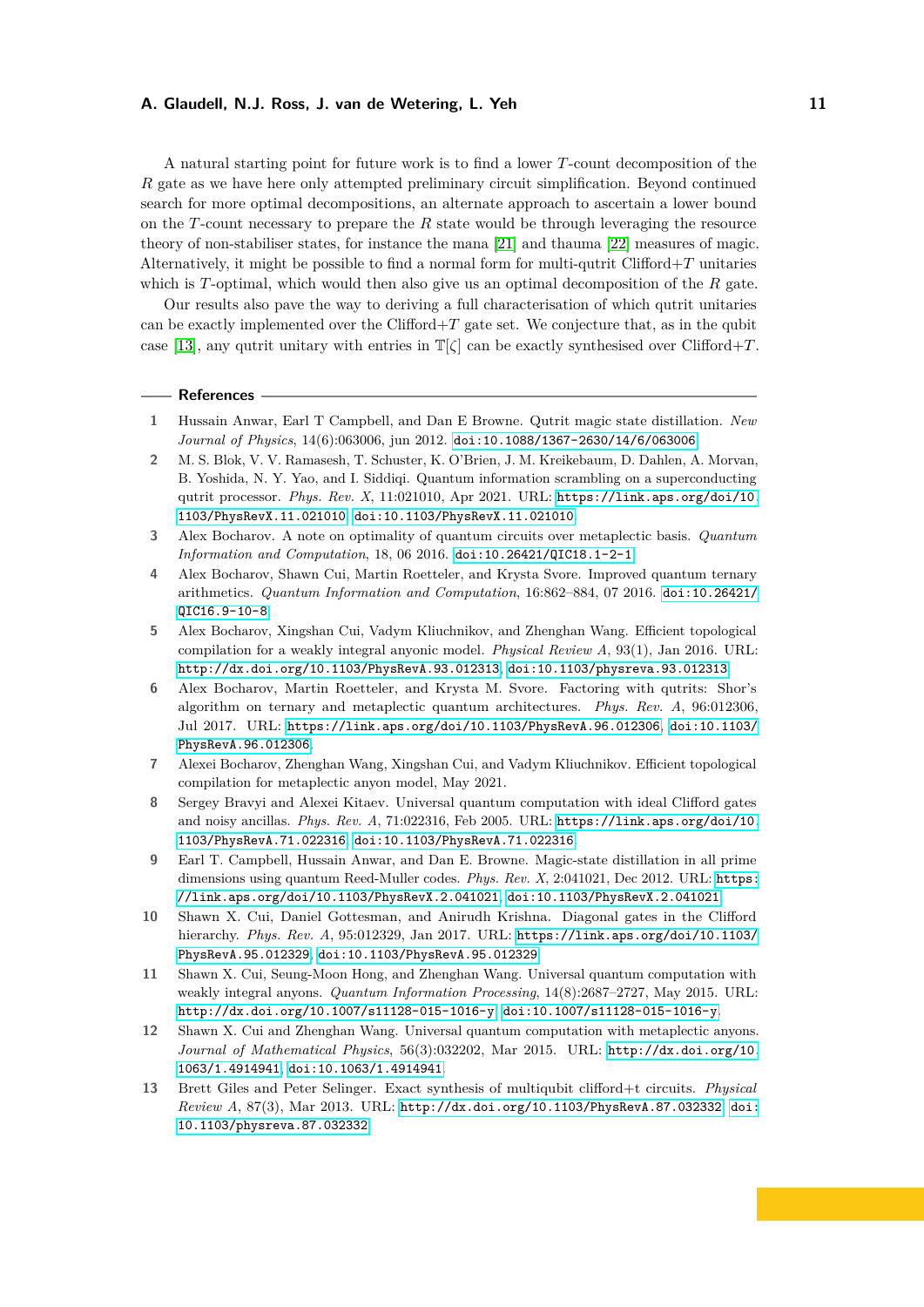- <span id="page-11-10"></span>**14** Andrew N. Glaudell, Neil J. Ross, and Jacob M. Taylor. Canonical forms for single-qutrit Clifford+*T* operators. *Annals of Physics*, 406:54–70, Jul 2019. [doi:10.1016/j.aop.2019.04.](https://doi.org/10.1016/j.aop.2019.04.001) [001](https://doi.org/10.1016/j.aop.2019.04.001).
- <span id="page-11-7"></span>**15** Xiaoyan Gong and Quanlong Wang. Equivalence of local complementation and Euler decomposition in the qutrit zx-calculus, 2017. [arXiv:1704.05955](http://arxiv.org/abs/1704.05955).
- <span id="page-11-1"></span>**16** Daniel Gottesman. Fault-tolerant quantum computation with higher-dimensional systems. *Chaos, Solitons & Fractals*, 10(10):1749–1758, Sep 1999. URL: [http://dx.doi.org/10.1016/](http://dx.doi.org/10.1016/S0960-0779(98)00218-5) [S0960-0779\(98\)00218-5](http://dx.doi.org/10.1016/S0960-0779(98)00218-5), [doi:10.1016/s0960-0779\(98\)00218-5](https://doi.org/10.1016/s0960-0779(98)00218-5).
- <span id="page-11-5"></span>**17** Mark Howard and Jiri Vala. Qudit versions of the qubit *π/*8 gate. *Phys. Rev. A*, 86:022316, Aug 2012. URL: <https://link.aps.org/doi/10.1103/PhysRevA.86.022316>, [doi:10.1103/](https://doi.org/10.1103/PhysRevA.86.022316) [PhysRevA.86.022316](https://doi.org/10.1103/PhysRevA.86.022316).
- <span id="page-11-6"></span>**18** Vadym Kliuchnikov, Dmitri Maslov, and Michele Mosca. Fast and efficient exact synthesis of single-qubit unitaries generated by Clifford and *T* gates. *Quantum Info. Comput.*, 13(7–8):607–630, jul 2013.
- <span id="page-11-8"></span>**19** Shiroman Prakash, Akalank Jain, Bhakti Kapur, and Shubangi Seth. Normal form for singlequtrit Clifford+*T* operators and synthesis of single-qutrit gates. *Physical Review A*, 98(3), Sep 2018. URL: <http://dx.doi.org/10.1103/PhysRevA.98.032304>, [doi:10.1103/physreva.98.](https://doi.org/10.1103/physreva.98.032304) [032304](https://doi.org/10.1103/physreva.98.032304).
- <span id="page-11-2"></span>**20** Martin Ringbauer, Michael Meth, Lukas Postler, Roman Stricker, Rainer Blatt, Philipp Schindler, and Thomas Monz. A universal qudit quantum processor with trapped ions, 2021. [arXiv:2109.06903](http://arxiv.org/abs/2109.06903).
- <span id="page-11-12"></span>**21** Victor Veitch, S A Hamed Mousavian, Daniel Gottesman, and Joseph Emerson. The resource theory of stabilizer quantum computation. *New Journal of Physics*, 16(1):013009, jan 2014. [doi:10.1088/1367-2630/16/1/013009](https://doi.org/10.1088/1367-2630/16/1/013009).
- <span id="page-11-13"></span>**22** Xin Wang, Mark M. Wilde, and Yuan Su. Efficiently computable bounds for magic state distillation. *Physical Review Letters*, 124(9), Mar 2020. URL: [http://dx.doi.org/10.1103/](http://dx.doi.org/10.1103/PhysRevLett.124.090505) [PhysRevLett.124.090505](http://dx.doi.org/10.1103/PhysRevLett.124.090505), [doi:10.1103/physrevlett.124.090505](https://doi.org/10.1103/physrevlett.124.090505).
- <span id="page-11-0"></span>**23** Yuchen Wang, Zixuan Hu, Barry C. Sanders, and Sabre Kais. Qudits and high-dimensional quantum computing. *Frontiers in Physics*, 8:479, 2020. URL: [https://www.frontiersin.](https://www.frontiersin.org/article/10.3389/fphy.2020.589504) [org/article/10.3389/fphy.2020.589504](https://www.frontiersin.org/article/10.3389/fphy.2020.589504), [doi:10.3389/fphy.2020.589504](https://doi.org/10.3389/fphy.2020.589504).
- <span id="page-11-3"></span>**24** Biaoliang Ye, Zhen-Fei Zheng, Yu Zhang, and Chui-Ping Yang. Circuit qed: single-step realization of a multiqubit controlled phase gate with one microwave photonic qubit simultaneously controlling *n* − 1 microwave photonic qubits. *Optics Express*, 26(23):30689, Nov 2018. URL: <http://dx.doi.org/10.1364/OE.26.030689>, [doi:10.1364/oe.26.030689](https://doi.org/10.1364/oe.26.030689).
- <span id="page-11-11"></span>**25** Lia Yeh and John van de Wetering. Fault-tolerant implementations of qutrit logic gates: how to construct any controlled Clifford+*T* gate unitarily. 2022.
- <span id="page-11-4"></span>**26** M. A. Yurtalan, J. Shi, M. Kononenko, A. Lupascu, and S. Ashhab. Implementation of a Walsh-Hadamard gate in a superconducting qutrit. *Phys. Rev. Lett.*, 125:180504, Oct 2020. URL: <https://link.aps.org/doi/10.1103/PhysRevLett.125.180504>, [doi:10.1103/](https://doi.org/10.1103/PhysRevLett.125.180504) [PhysRevLett.125.180504](https://doi.org/10.1103/PhysRevLett.125.180504).

# <span id="page-11-9"></span>**A** *ζ* ̸∈ T[*ω*]

We provide an elementary proof that primitive ninth roots of unity are not elements of  $\mathbb{T}[\omega]$ . Note that  $\zeta \in \mathbb{T}[\omega]$  only if  $\zeta \in \mathbb{Q}[\omega]$ , where  $\mathbb{Q}[\omega]$  is a field. As  $\{1, \omega\}$  forms a basis for  $\mathbb{Q}[\omega]$ over  $\mathbb{Q}$ , if  $\zeta \in \mathbb{Q}[\omega]$  we would necessarily require some  $a, b \in \mathbb{Q}$  such that

$$
\zeta = a + b\omega \implies \zeta^3 = (a + b\omega)^3 = \omega.
$$

Expanding, reducing powers using  $1 + \omega + \omega^2 = 0$ , and collecting terms, we find

 $(a^3 - 3ab^2 + b^3) + (3a^2b - 3ab^2)\omega = \omega.$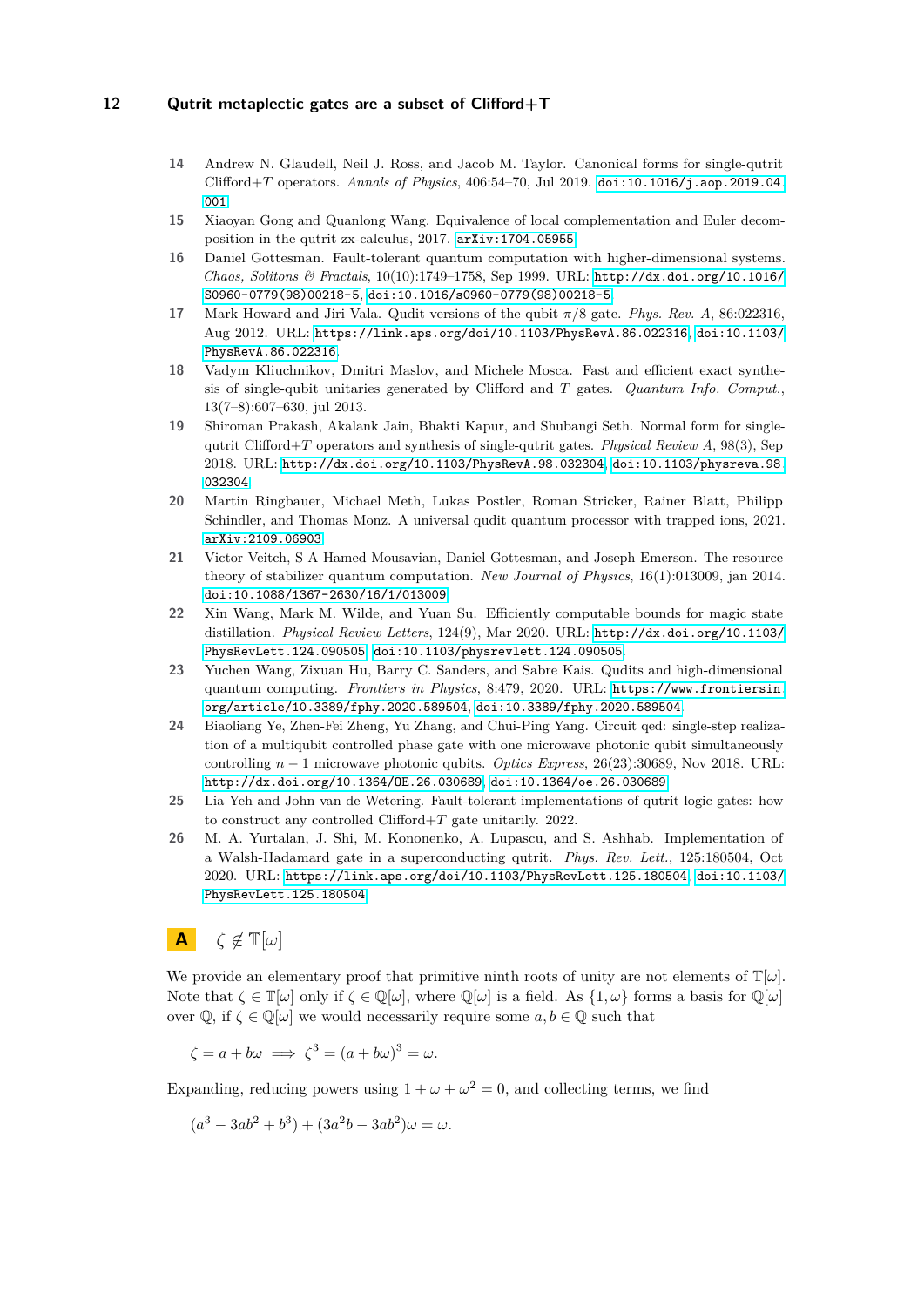Therefore, by equating coefficients of our basis elements on each side we conclude that we need

$$
a^3 - 3ab^2 + b^3 = 0 \tag{17}
$$

<span id="page-12-4"></span><span id="page-12-2"></span><span id="page-12-1"></span>
$$
3a^2b - 3ab^2 = 1.\t(18)
$$

Note that clearly  $a, b \neq 0$  if Eq. [18](#page-12-1) is to be satisfied. Letting  $r = a/b \in \mathbb{Q}$ , we rearrange Eq. [17](#page-12-2) and find

$$
r^3 - 3r + 1 = 0.\tag{19}
$$

Since  $r \neq 0$ , let  $r = s/t$  for  $s, t \in \mathbb{Z}$ ,  $s, t \neq 0$ , and  $gcd(s, t) = 1$  without loss of generality. Necessarily, we would have

<span id="page-12-3"></span>
$$
s^3 - 3st^2 + t^3 = 0.\tag{20}
$$

For any prime  $p \mid s$ , we clearly have  $p \mid t^3$  implying  $p \mid t$ . Similarly, for any prime  $q \mid t$ , we must have  $q \mid s^3$  and thus  $q \mid s$ . As we have assumed  $gcd(s,t) = 1$ , we conclude that no prime can divide *s* nor *t* and so *s, t* must be units in Z as both are necessarily nonzero. No combination of  $s, t = \pm 1$  satisfies Eq. [20,](#page-12-3) and thus we conclude no  $r \in \mathbb{Q}$  satisfies Eq. [19.](#page-12-4) From this, we deduce there are no  $a, b \in \mathbb{Q}$  such that

$$
\zeta = a + b\omega
$$

and thus  $\zeta \notin \mathbb{Q}[\omega] \implies \zeta \notin \mathbb{T}[\omega].$ 

# <span id="page-12-0"></span>**B The** *R* **gate is not a single-qutrit Clifford+***T* **unitary**

We start with a set of definitions. These are based on the work done in Ref. [\[14\]](#page-11-10).

**► Definition 27.** *Let*  $K = \{2^k | k \in \mathbb{N}\}, \alpha = \sin(2\pi/9), \text{ and } L = \{\alpha^k | k \in \mathbb{N}\}.$  We define *the following number rings:*

$$
\mathbb{D} := K^{-1}\mathbb{Z} = \left\{ \frac{a}{2^k} \middle| a \in \mathbb{Z} \text{ and } k \in \mathbb{N} \right\}
$$

$$
\mathbb{D}[\alpha] = \left\{ a + b\alpha + c\alpha^2 + d\alpha^3 + e\alpha^4 + f\alpha^5 \mid a, b, c, d, e, f \in \mathbb{D} \right\}
$$

$$
\mathbb{A} := L^{-1}\mathbb{D}[\alpha] = \left\{ \frac{a}{\alpha^k} \middle| a \in \mathbb{D}[\alpha] \text{ and } k \in \mathbb{N} \right\}
$$

Additionally, we will rely on the following quotient ring:

 $\blacktriangleright$  **Definition 28.** *Let*  $\mathbb{Z}_3 := \mathbb{Z}/(3)$  *be the ring of integers modulo 3.* 

Using our definitions we can introduce the following ring homomorphism:

 $\blacktriangleright$  **Definition 29.** Let  $\rho : \mathbb{D}[\alpha] \to \mathbb{Z}_3$  be the ring homomorphism defined by  $\rho(q) = q \pmod{\alpha}$ *for*  $q \in \mathbb{D}[\alpha]$ *. In particular,*  $\rho(1/2) = 2$ *,*  $\rho(3) = 0$ *, and*  $\rho(\alpha) = 0$ *.* 

To account for powers of  $\alpha$  that appear in the denominator of elements of  $\mathbb{A}$ , we also introduce the following terminology:

**► Definition 30.** Let  $q \in \mathbb{A}$ . There always exists some  $k \in \mathbb{N}$  for which  $\alpha^k q \in \mathbb{D}[\alpha]$ . We *call k a* denominator exponent *of q, and the least such k is called the* least denominator exponent *(LDE). The LDE of a vector or matrix over* A *is defined as the largest LDE of their individual elements.*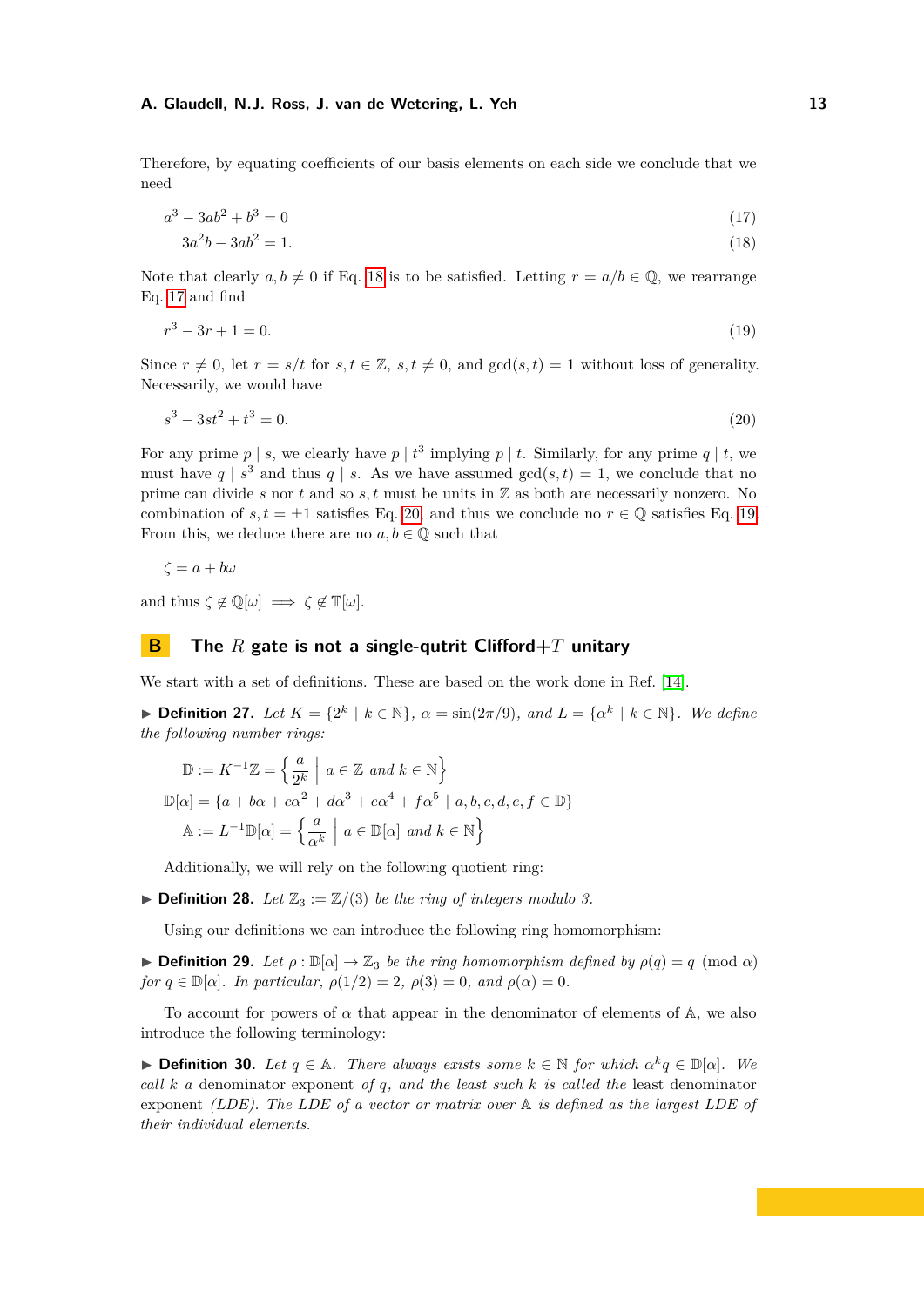▶ **Definition 31.** *Let*  $q \in \mathbb{A}$  *and let*  $k$  *be a denominator exponent of q. Then the*  $k$ -residue of  $q, \rho_k(q)$  *is defined as* 

 $\rho_k(q) := \rho(\alpha^k q) \in \mathbb{Z}_3$ .

*The k-residue of a vector or matrix is defined component-wise.*

The rings we introduced will encompass the entries of Clifford+*T* matrices in a certain representation called the adjoint representation, which we can describe as follows. Consider the space  $\mathbb H$  of traceless  $3 \times 3$  Hermitian matrices. This space forms an 8-dimensional real vector space and can be endowed with an inner product by defining  $\langle M, M' \rangle = \text{Tr}(M^{\dagger}M')$ , for any  $M, M' \in \mathbb{H}$ . As the trace is both cyclic and fixed under transposition of arguments, we have  $\langle M, M' \rangle^* = \langle M, M' \rangle$  so that inner product of two traceless Hermitian matrices is necessarily real. It is straightforward to verify that if *U* is a  $3 \times 3$  unitary matrix, then conjugation by  $U$  defines a linear operator on  $\mathbb{H}$ .

▶ **Definition 32.** Let *U* be a 3 × 3 *unitary matrix. We define the linear operator*  $\overline{U}$  :  $\mathbb{H} \to \mathbb{H}$  $by \ \overline{U}(H) = UMU^{\dagger}$  *for every*  $M \in \mathbb{H}$ *. The operator*  $\overline{U}$  *is the* adjoint representation *of*  $U$ *.* 

The adjoint representation  $U \mapsto \overline{U}$  defines a group homomorphism from  $U(3,\mathbb{C})$  to *SO*(8*,* R).

For *U* a Clifford+*T* operator, we will be interested in the matrix representation of  $\overline{U}$  in some convenient basis. Following [\[14\]](#page-11-10), for a single-qutrit Pauli *P*, we set

$$
P_{\pm} = \frac{P^{\dagger} \pm P}{\sqrt{\text{Tr}[(P^{\dagger} \pm P)^2]}}
$$

in order to define a basis  $\mathcal{B}$  for  $\mathbb{H}$ .

<span id="page-13-1"></span> $\triangleright$  **Definition 33.** Let X and Z be the single-qutrit Pauli operators and let  $\mathbb{H}$  be the inner *product space of*  $3 \times 3$  *traceless Hermitian matrices. We define the orthogonal basis*  $\mathcal{B}$  *for*  $\mathbb{H}$ *as follows*

$$
\mathcal{B} = \{Z_+, X_+, (XZ)_+, (XZ^2)_+, Z_-, X_-, (XZ)_-, (XZ^2)_-\}.
$$

If *U* is a Clifford+*T* operator, then the matrix for  $\overline{U}$  in the basis B (ordered as in Definition [33\)](#page-13-1) has several useful properties, as detailed in the following proposition, whose proof can be found in [\[14,](#page-11-10) Remark 4.15, Remark 4.18, and Proposition 4.20].

<span id="page-13-0"></span> $\triangleright$  **Proposition 34.** Let U be a  $3 \times 3$  *unitary matrix and assume that* U *can be exactly represented by an ancilla-free single-qutrit Clifford+T circuit. Then, in the basis* B*, the operator*  $\overline{U}$  *has entries in the number ring*  $\mathbb{A}$ *. Write* 

$$
\overline{U}=\left(\begin{array}{c|c}A & B \\ \hline C & D\end{array}\right)
$$

*where*  $A$ *,*  $B$ *,*  $C$ *, and*  $D$  *are*  $4 \times 4$  *matrices. If the minimal*  $T$ *-count of*  $U$  *restricted to single-qutrit circuits is k, then the LDE of submatrix A is* 2*k and the following statements hold:*

 $\blacksquare$  *If*  $k = 0$ *, then U is a Clifford operator.* 

 $\blacksquare$  *If*  $k > 0$ *, then up to generalized row and column permutations over*  $\mathbb{Z}_3$ *,* 

| $\rho_{2k}(A) \sim \begin{bmatrix} 0 & 0 & 0 & 0 \\ 0 & 2 & 2 & 2 \\ 0 & 2 & 2 & 2 \\ 0 & 2 & 2 & 2 \end{bmatrix}$ |  |  |     |                                                                                                                       |  |  |  |
|--------------------------------------------------------------------------------------------------------------------|--|--|-----|-----------------------------------------------------------------------------------------------------------------------|--|--|--|
|                                                                                                                    |  |  | and | $\rho_{2k+1}(C) \sim \begin{bmatrix} 0 & 0 & 0 & 0 \\ 0 & 1 & 1 & 1 \\ 0 & 1 & 1 & 1 \\ 0 & 1 & 1 & 1 \end{bmatrix}.$ |  |  |  |
|                                                                                                                    |  |  |     |                                                                                                                       |  |  |  |
|                                                                                                                    |  |  |     |                                                                                                                       |  |  |  |